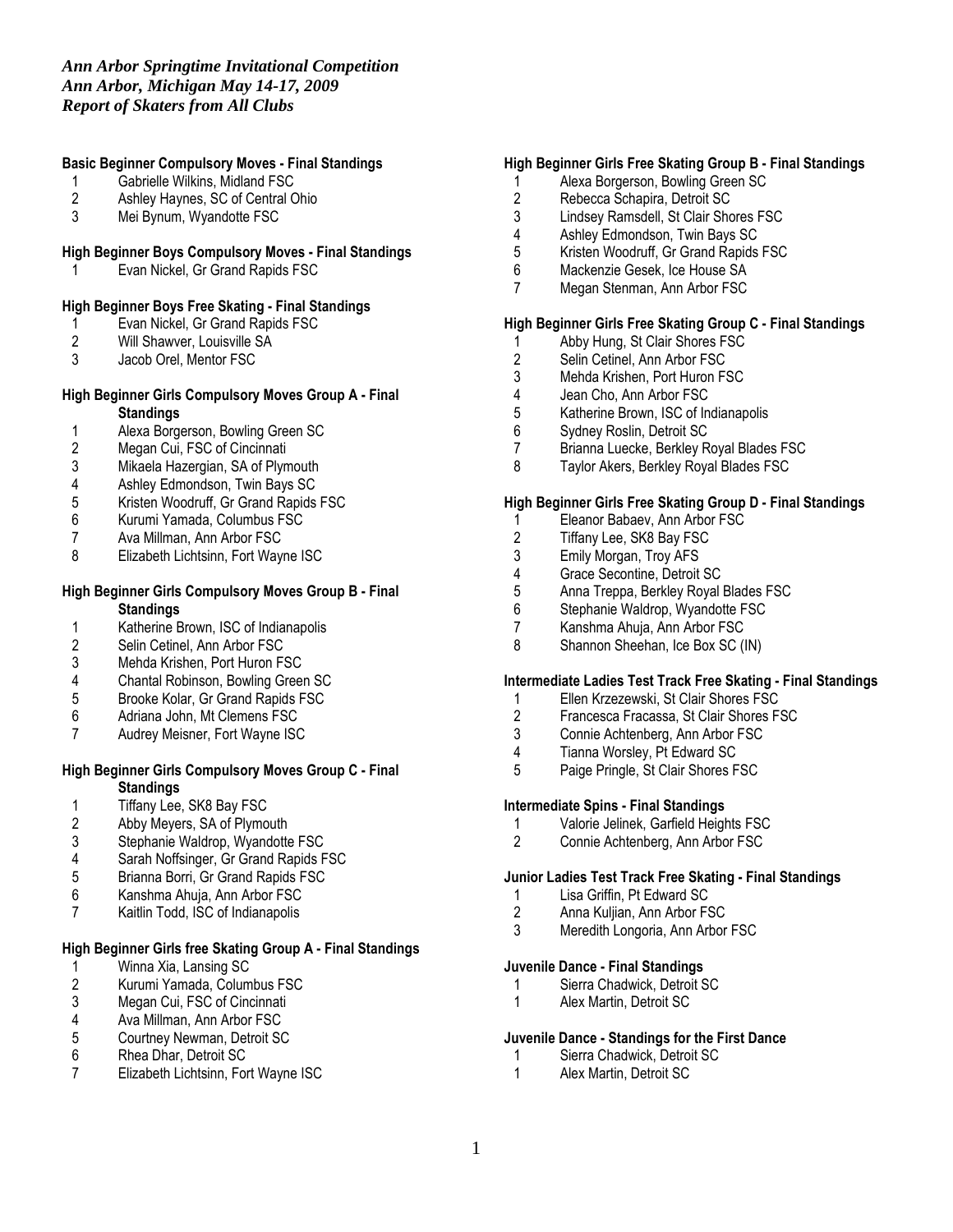# Juvenile Dance - Standings for the Second Dance

- 1 Sierra Chadwick, Detroit SC
- 1 Alex Martin, Detroit SC

# Juvenile Girls Short Program Group A - Final Standings

- 1 Olivia Keils, Arctic FSC<br>2 Kristin Chivers, DuPage
- 2 Kristin Chivers, DuPage FSC<br>3 Isabel Kalafatis, Shaker FSC
- 3 Isabel Kalafatis, Shaker FSC<br>4 Heather Karickhoff. Mentor FS
- 4 Heather Karickhoff, Mentor FSC<br>5 Carson Dembrosky, South Metro
- 5 Carson Dembrosky, South Metro Shores FSC<br>6 Ashlyn Olson, Ice House SA
- 6 Ashlyn Olson, Ice House SA<br>7 Jessica Zink, Queen City FS0
- 7 Jessica Zink, Queen City FSC<br>8 Madison George. Detroit SC
- Madison George, Detroit SC

### Juvenile Girls Short Program Group B - Final Standings

- 1 Isabella Dalla Valle, Skokie Valley SC<br>2 Isabella Falsetti, Arctic FSC
- 2 Isabella Falsetti, Arctic FSC<br>3 Maria Mulligan, St Clair Shor
- 3 Maria Mulligan, St Clair Shores FSC<br>4 Chloe Gates. Twin Bavs SC
- 4 Chloe Gates, Twin Bays SC<br>5 Maureen Wu. Detroit SC
- 5 Maureen Wu, Detroit SC<br>6 Kimberly Scott, Gr Grand
- 6 Kimberly Scott, Gr Grand Rapids FSC
- 7 Mollie Boswell, Midland FSC<br>8 Pevton Lee. Detroit SC
- 8 Peyton Lee, Detroit SC<br>9 Kiersten Overton Indian
- Kiersten Overton, Indiana/World SA

# Juvenile Girls Test Track Free Skating - Final Standings

- 1 Erin Graub, Detroit SC<br>2 Sarah Matuzic, Point Eq
- 2 Sarah Matuzic, Point Edward SC<br>3 Kirsten Kelly, Port Huron FSC
- 3 Kirsten Kelly, Port Huron FSC<br>4 Jenalyn Pangborn, St Clair Sh
- 4 Jenalyn Pangborn, St Clair Shores FSC
- 5 Pauline Bynum, Wyandotte FSC<br>6 Tianna Harvey, Pt Edward SC
- 6 Tianna Harvey, Pt Edward SC<br>7 Megan Revnolds, Ann Arbor F.
- 7 Megan Reynolds, Ann Arbor FSC<br>8 Mendall Gazaui, Ann Arbor FSC
- Kendall Gazaui, Ann Arbor FSC

### Juvenile Spins - Final Standings

- 1 Isabella Dalla Valle, Skokie Valley SC<br>2 Reagan King, Detroit SC
- 
- 2 Reagan King, Detroit SC<br>3 Quinn Herbison. South M Quinn Herbison, South Metro Shores FSC
- 4 Isabel Kalafatis, Shaker FSC<br>5 Pauline Bynum. Wyandotte FS
- Pauline Bynum, Wyandotte FSC

#### Low Beginner Boys Compulsory Moves - Final Standings

- 1 Jacob Orel, Mentor FSC<br>2 Alex Grotiohn, Lansing S
- 2 Alex Grotjohn, Lansing SC

# Low Beginner Girls Compulsory Moves Group A - Final **Standings**

- 1 Grace Linenger, Twin Bays SC<br>2 Brooke Moeller, Southport SC
- Brooke Moeller, Southport SC
- 3 Olivia Pasinski, Glenwood FSC
- 4 Lainie Daniel, SC of Central Ohio<br>5 Olivia DeAgostino, Individual Mem
- 5 Olivia DeAgostino, Individual Member
- 6 Isabella Sowers, Ann Arbor FSC
- 7 Holly Sperling, Ann Arbor FSC
- 8 Olivia Penny, Kalamazoo FSC

#### Low Beginner Girls Compulsory Moves Group B - Final **Standings**

- 1 Jill Zuelke, Glenwood FSC<br>2 Emma Schultz, ISC of India
- 2 Emma Schultz, ISC of Indianapolis<br>3 Hanna Setlock. Gr Grand Rapids F.
- Hanna Setlock, Gr Grand Rapids FSC
- 4 Anna Clifton, Twin Bays SC<br>5 Taylor Felten, ISC of Indiana
- 5 Taylor Felten, ISC of Indianapolis
- 6 Annika Tharp, Ann Arbor FSC
- 7 Ani Kahaian, Columbus FSC

### Low Beginner Girls Free Skating Group A - Final Standings

- 1 Olivia Pasinski, Glenwood FSC<br>2 Kayla Jones, Arctic FSC
	- 2 Kayla Jones, Arctic FSC<br>3 Sophia Elder, Louisville S
- 3 Sophia Elder, Louisville SA<br>4 Pelagia Pamel. Detroit SC
- 4 Pelagia Pamel, Detroit SC<br>5 Isabella Sowers. Ann Arboi
- 
- 5 Isabella Sowers, Ann Arbor FSC<br>6 Brianna Amick, Farmington Hills 6 Brianna Amick, Farmington Hills FSC
- 7 Olivia Penny, Kalamazoo FSC<br>8 Emma Stoody, Fort Wayne ISC
- Emma Stoody, Fort Wayne ISC
- 9 Olivia DeAgostino, Individual Member

### Low Beginner Girls Free Skating Group B - Final Standings

- 1 Naomi Yoshida, St Clair Shores FSC<br>2 Madison Staat, Troy AFS
- 2 Madison Staat, Troy AFS<br>3 Giselle Miller. Lansing SC
- 3 Giselle Miller, Lansing SC<br>4 Grace Linenger. Twin Bav
- 4 Grace Linenger, Twin Bays SC<br>5 Brooke Moeller, Southport SC
- 5 Brooke Moeller, Southport SC<br>6 Chantal Robinson. Bowling Gre
- 6 Chantal Robinson, Bowling Green SC
- 7 Ani Kahaian, Columbus FSC<br>8 Lainie Daniel SC of Central C
- Lainie Daniel, SC of Central Ohio
- 9 Ashley Haynes, SC of Central Ohio

#### Low Beginner Girls Free Skating Group C - Final Standings

- 1 Mikaela Hazergian, SA of Plymouth<br>2 Braedyn Miller. Lansing SC
- 2 Braedyn Miller, Lansing SC<br>3 Anna Clifton. Twin Bays SC
- 3 Anna Clifton, Twin Bays SC<br>4 Jill Zuelke, Glenwood FSC
- 
- 4 Jill Zuelke, Glenwood FSC<br>5 Carmen Parkinson, Ann Arl 5 Carmen Parkinson, Ann Arbor FSC<br>6 Audrey Meisner. Fort Wayne ISC
- 6 Audrey Meisner, Fort Wayne ISC<br>7 Tavlor Felten, ISC of Indianapolis
- 7 Taylor Felten, ISC of Indianapolis<br>8 Brooke Kolar. Gr Grand Rapids F.
- 8 Brooke Kolar, Gr Grand Rapids FSC<br>9 Hanna Setlock, Gr Grand Rapids FSC
- Hanna Setlock, Gr Grand Rapids FSC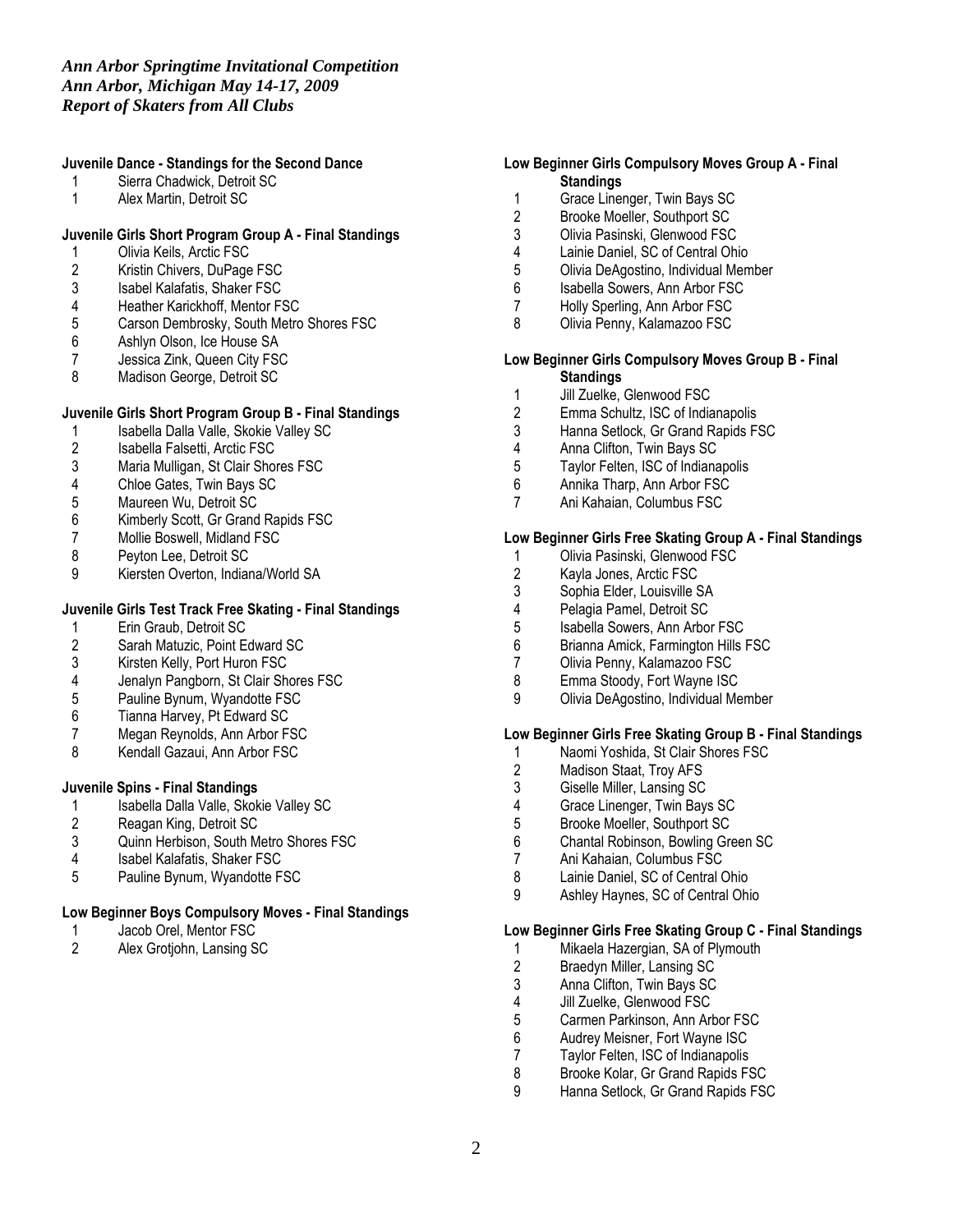# *Ann Arbor Springtime Invitational Competition Ann Arbor, Michigan May 14-17, 2009 Report of Skaters from All Clubs*

# Low Beginner Girls Free Skating Group D - Final Standings

- 1 Kaitlin Todd, ISC of Indianapolis<br>2 Brianna Borri, Gr Grand Rapids F
- 2 Brianna Borri, Gr Grand Rapids FSC<br>3 Yu Zheng. Ann Arbor FSC
- 3 Yu Zheng, Ann Arbor FSC<br>4 Sarah Noffsinger, Gr Grand
- Sarah Noffsinger, Gr Grand Rapids FSC
- 5 Abby Meyers, SA of Plymouth
- 6-TIE Annika Tharp, Ann Arbor FSC
- 6-TIE Emma Schultz, ISC of Indianapolis

# Novice Ladies Test Track Free Skating - Final Standings<br>1 Cara Greenaway. Pt Edward SC

- 1 Cara Greenaway, Pt Edward SC<br>2 Rachel Endres, Kalamazoo FSC
- 2 Rachel Endres, Kalamazoo FSC<br>3 Amanda Bertsch, Ann Arbor FSC
- 3 Amanda Bertsch, Ann Arbor FSC<br>4 Kristin Prestel. North Suburban FS
- Kristin Prestel, North Suburban FSC

### Novice Spins - Final Standings

- 1 Natalie Imirzian, SC of Novi<br>2 Lucy Mann, Chicago FSC
- 2 Lucy Mann, Chicago FSC<br>3 Amanda Bertsch. Ann Arbo
- 3 Amanda Bertsch, Ann Arbor FSC

### Open Juvenile Girls Free Skating Group A - Final Standings

- 1 Vera Barnwell, North Suburban FSC<br>2 Valorie Jelinek, Garfield Heights FSC
- 2 Valorie Jelinek, Garfield Heights FSC<br>3 Sonia Boruszok, Troy AFS
- 3 Sonja Boruszok, Troy AFS
- 4 Melissa Yax, Detroit SC<br>5 Megan Russell, Heritage
- 5 Megan Russell, Heritage SA<br>6 Molly Holder, Louisville SA
- 6 Molly Holder, Louisville SA<br>7 Alaina Mroczek, Kalamazoo
- 7 Alaina Mroczek, Kalamazoo FSC<br>8 Alyssa Riihimaa, Gr Grand Rapids
- 8 Alyssa Riihimaa, Gr Grand Rapids FSC<br>9 Jessica Miller. Queen City FSC
- Jessica Miller, Queen City FSC
- 10 Carolyn Zhang, SA of Plymouth
- 11 Heather Baines, St Clair Shores FSC

# Open Juvenile Girls Free Skating Group B - Final Standings

- 1 Allison Tumas, Heritage SA<br>2 Tess Kohler, Twin Bays SC
- 2 Tess Kohler, Twin Bays SC<br>3 Lauren Pach, Athens FSC
- 3 Lauren Pach, Athens FSC
- 4 Rebecca Fracassa, St Clair Shores FSC<br>5 Diane Muting, Dupage FSC
- 5 Diane Muting, Dupage FSC<br>6 Samantha Harrison, Gr Grar
- 6 Samantha Harrison, Gr Grand Rapids FSC
- 7 Meredith Nee, Louisville SA<br>8 Maeve Pascoe, Lansing SC
- 8 Maeve Pascoe, Lansing SC<br>9 Courtney Ring, SC of Novi
- 9 Courtney Ring, SC of Novi<br>10 Kerstin Nilsson, Queen City
- 10 Kerstin Nilsson, Queen City FSC<br>11 June Walter, Queen City FSC
- 11 June Walter, Queen City FSC<br>12 Chelsea Sherman. Gr Grand F
- 12 Chelsea Sherman, Gr Grand Rapids FSC

# Open Juvenile Girls Short Program - Final Standings

- 1 Allison Tumas, Heritage SA
- 2 Tess Kohler, Twin Bays SC<br>3 Lauren Pach, Athens FSC
- Lauren Pach, Athens FSC
- 4 Melissa Yax, Detroit SC
- 5 Valorie Jelinek, Garfield Heights FSC<br>6 Alaina Mroczek, Kalamazoo FSC
- 6 Alaina Mroczek, Kalamazoo FSC
- 7 June Walter, Queen City FSC
- 8 Diane Muting, Dupage FSC
- 9 Rebecca Fracassa, St Clair Shores FSC<br>10 Francesca Fracassa, St Clair Shores FS
- 10 Francesca Fracassa, St Clair Shores FSC<br>11 Jessica Miller. Queen City FSC
- 11 Jessica Miller, Queen City FSC<br>12 Carolyn Zhang, SA of Plymouth
- Carolyn Zhang, SA of Plymouth
- 13 Kerstin Nilsson, Queen City FSC<br>14 Heather Baines, St Clair Shores F
- Heather Baines, St Clair Shores FSC

### Pre Juvenile Boys Free skate - Final Standings

- 1 Lucas Purnell, Louisville SA<br>2 Sammy Parks. Lansing SC
- Sammy Parks, Lansing SC

### Pre Juvenile Spins - Final Standings

- 1 Anissa Fierke, Wagon Wheel FSC<br>2 Olivia Kwaitkowski. SA of Plymouth
- 2 Olivia Kwaitkowski, SA of Plymouth<br>3 Kourtnev Kratt. Skokie Vallev SC
- 3 Kourtney Kratt, Skokie Valley SC
- 4 Danielle Thomas, Detroit SC<br>5 Emily Mitlak. ISC of Indianapo
- 5 Emily Mitlak, ISC of Indianapolis

#### Pre Preliminary Jumps - Final Standings

- 1 Audrey Meisner, Fort Wayne ISC<br>2 Madelyn Willensky, Nashville FSC
- 2 Madelyn Willensky, Nashville FSC<br>3 Kayla Orel, Mentor FSC
- 3 Kayla Orel, Mentor FSC
- 4 Sydney Hoffberger, Detroit SC<br>5 Andrea Rodriguez-Roussel. Wy
- 5 Andrea Rodriguez-Roussel, Wyandotte FSC
- 
- 6 Emily Hoffberger, Detroit SC<br>7 Rose Walsh, Farmington Hills 7 Rose Walsh, Farmington Hills FSC<br>8 Erika Edmondson. Twin Bavs SC
- 8 Erika Edmondson, Twin Bays SC<br>9 Elizabeth Lichtsinn, Fort Wavne IS
- Elizabeth Lichtsinn, Fort Wayne ISC
- 10 Katherine Brown, ISC of Indianapolis

#### Pre Preliminary Limited Boys Free Skating - Final Standings

- 1 Jacob Sedlar, Detroit SC<br>2 Alex Dubinski, Arctic FSC
- 2 Alex Dubinski, Arctic FSC<br>3 Sebastian Huber, Individua
- 3 Sebastian Huber, Individual Member<br>4 Wolfgang Ebersole, Bowling Green S
- 4 Wolfgang Ebersole, Bowling Green SC<br>5 Timothy Sizemore, SC of Central Ohio
- 5 Timothy Sizemore, SC of Central Ohio<br>6 Levon Davis, Queen City FSC
- 6 Levon Davis, Queen City FSC<br>7 Joshua Song, Arctic FSC
- 7 Joshua Song, Arctic FSC<br>8 Anton Capaldi, Ann Arbor
- Anton Capaldi, Ann Arbor FSC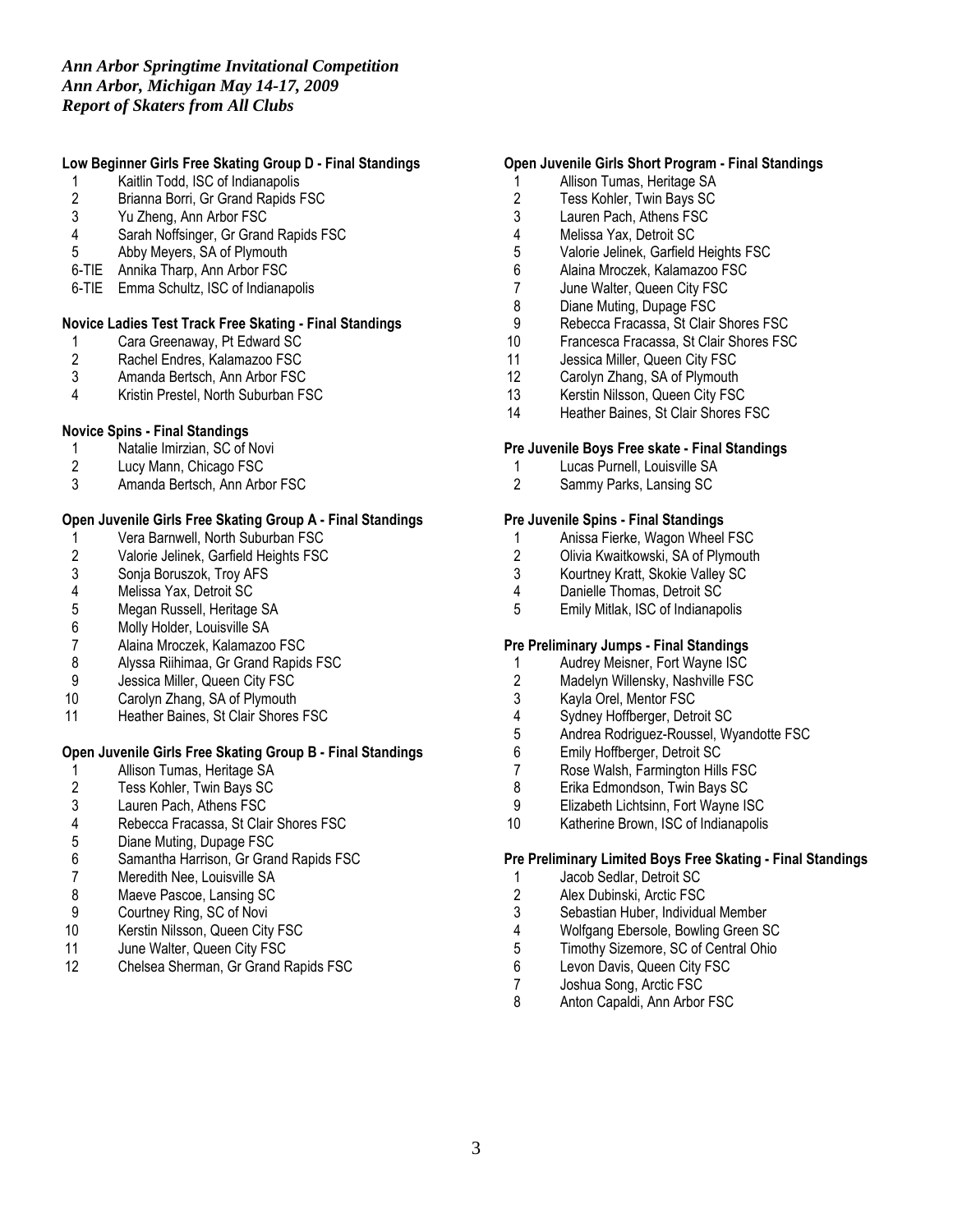# Pre Preliminary Limited Free Skating Group A - Final Standings

- 1 Elizabeth Karagiannes, Southport SC<br>2 Sarah Liberatore, Arctic FSC
- 2 Sarah Liberatore, Arctic FSC<br>3 Claire Purnell. Louisville SA
- 3 Claire Purnell, Louisville SA<br>4 Mira Kaufman, Ann Arbor FS
- 4 Mira Kaufman, Ann Arbor FSC<br>5 Victoria Moriarty, Glenwood FS
- 5 Victoria Moriarty, Glenwood FSC<br>6 Kira Thomsen, Detroit SC
- 6 Kira Thomsen, Detroit SC<br>7 Carolyn Byrd, Skokie Valle
- 7 Carolyn Byrd, Skokie Valley SC
- 8 Anjolie Vassel-Beasley, Detroit SC<br>9 Madelyn Willensky, Nashville FSC
- 9 Madelyn Willensky, Nashville FSC<br>10 Greta Planck. Columbus FSC
- Greta Planck, Columbus FSC

# Pre Preliminary Limited Free Skating Group B - Final Standings

- 1 Alexandra Demma, Glenwood FSC<br>2 Libby Stupica, Bowling Green SC
- 2 Libby Stupica, Bowling Green SC<br>3 Emma Ramsey, Detroit SC
- 3 Emma Ramsey, Detroit SC<br>4 Paige Stokley, Pt Edward S
- 4 Paige Stokley, Pt Edward SC
- 5 Sarah Wexner, Columbus FSC<br>6 Kayla Bundy, Ann Arbor FSC
- 6 Kayla Bundy, Ann Arbor FSC
- 7 Taylor Dubinski, Arctic FSC<br>8 Nicolette Orlando. SC of Nov
- 8 Nicolette Orlando, SC of Novi<br>9 Alicia McCallum. Detroit SC
- 9 Alicia McCallum, Detroit SC

# Pre Preliminary Limited Free Skating Group C - Final Standings

- 1 Alycia Horny, Midland FSC<br>2 Taylor Sugrue, Glenwood F
- 2 Taylor Sugrue, Glenwood FSC<br>3 Allison Phillips. Ann Arbor FSC
- Allison Phillips, Ann Arbor FSC
- 4-TIE Kathryn Shaw, Port Huron FSC
- 4-TIE Megan Hammond, SA of Plymouth
- 6 Jacqueline Shrader-Goetz, Ice House SA
- 7 Nekoe Baumgartner, Columbus FSC<br>8 Megan Graves, Louisville SA
- 8 Megan Graves, Louisville SA<br>9 Cher Sha, Detroit SC
- 9 Cher Sha, Detroit SC

# Pre Preliminary Limited Free Skating Group D - Final Standings

- 1 Madeleine Gallagher, Sk8 Bay FSC<br>2 Xia Cargill, Gr Grand Rapids FSC
- 2 Xia Cargill, Gr Grand Rapids FSC<br>3 Kelcey Everiss, Garfield Heights F
- 3 Kelcey Everiss, Garfield Heights FSC<br>4 Lisa Qian, Ann Arbor FSC
- 4 Lisa Qian, Ann Arbor FSC<br>5 Ellyssa Wolfe, Glenwood F
- 5 Ellyssa Wolfe, Glenwood FSC<br>6 Amanda McConnell, Farmingto
- 6 Amanda McConnell, Farmington Hills FSC<br>7 Isabel Carley. North Suburban FSC
- Isabel Carley, North Suburban FSC
- 8 Paige Bartholomew, Ice House SA<br>9 Kara Klomparens, Kalamazoo FSC
- 9 Kara Klomparens, Kalamazoo FSC<br>10 Brittany Brown, Garden City FSC
- Brittany Brown, Garden City FSC
- 11 Celia Schroeder, Ann Arbor FSC

# Pre Preliminary Limited Free Skating Group E - Final Standings

- 1 Cara Gordon, Ann Arbor FSC
- 2 Megan Sauer, Gr Grand Rapids FSC<br>3 Mariah Lucier, Heritage SA
- Mariah Lucier, Heritage SA
- 4 Allison Whitehead, South Metro Shores FSC<br>5 Kayla Orel, Mentor FSC
- 5 Kayla Orel, Mentor FSC<br>6 Raven Motton, North Sul
- Raven Motton, North Suburban FSC
- 7 Rose Walsh, Farmington Hills FSC
- 8 Rebecca Rarick, Fort Wayne ISC<br>9 Erika Edmondson. Twin Bays SC
- 9 Erika Edmondson, Twin Bays SC<br>10 Sarris Jones, Kalamazoo FSC
- Sarris Jones, Kalamazoo FSC
- 11 Nora Cromer, Winterhurst FSC

#### Pre Preliminary Spins - Final Standings

- 1 Sarah Miller, Alpine Edge FSC<br>2 Andrea Rodriguez-Roussel. Wy
- 2 Andrea Rodriguez-Roussel, Wyandotte FSC<br>3 Katherine Brown, ISC of Indianapolis
- 3 Katherine Brown, ISC of Indianapolis<br>4 Ashley Edmondson, Twin Bays SC
- 4 Ashley Edmondson, Twin Bays SC<br>5 Meaan Hammond. SA of Plymouth
- Megan Hammond, SA of Plymouth
- 6 Kaitlin Todd, ISC of Indianapolis
- 7 Taylor Felten, ISC of Indianapolis<br>8 Emma Schultz. ISC of Indianapolis
- 8 Emma Schultz, ISC of Indianapolis<br>9 Jacob Orel, Mentor FSC
- Jacob Orel, Mentor FSC

#### Pre-Juvenile Girls Compulsory Moves Group A - Final **Standings**

- 
- 1 Vivian Chen, Columbus FSC<br>2 Madison Cole, Gr Grand Rap Madison Cole, Gr Grand Rapids FSC
- 3 Tori Bennett, Mentor FSC<br>4 Danielle Thomas. Detroit 9
- 4 Danielle Thomas, Detroit SC<br>5 Kourtney Kratt, Skokie Valley
- 5 Kourtney Kratt, Skokie Valley SC
- 6 Jacqueline Tu, Columbus FSC<br>7 Devin Pascoe, Lansing SC
- 7 Devin Pascoe, Lansing SC<br>8 Aubyn Herbison, South Met
- 8 Aubyn Herbison, South Metro Shores FSC<br>9 Emma Orr. Kitchner-Waterloo SC
- Emma Orr, Kitchner-Waterloo SC

### Pre-Juvenile Girls Compulsory Moves Group B - Final **Standings**

- Anna Kallmeyer, Pavilion SC of Cley Hts
- 2 Kazia Cooper, Gr Grand Rapids FSC<br>3 Amy Hu. Detroit SC
- 3 Amy Hu, Detroit SC<br>4 Anissa Fierke, Wago
- Anissa Fierke, Wagon Wheel FSC
- 5 Meghan Halaburda, Fort Wayne ISC<br>6 Chloe Gaskell Kitchner-Waterloo SC
- Chloe Gaskell, Kitchner-Waterloo SC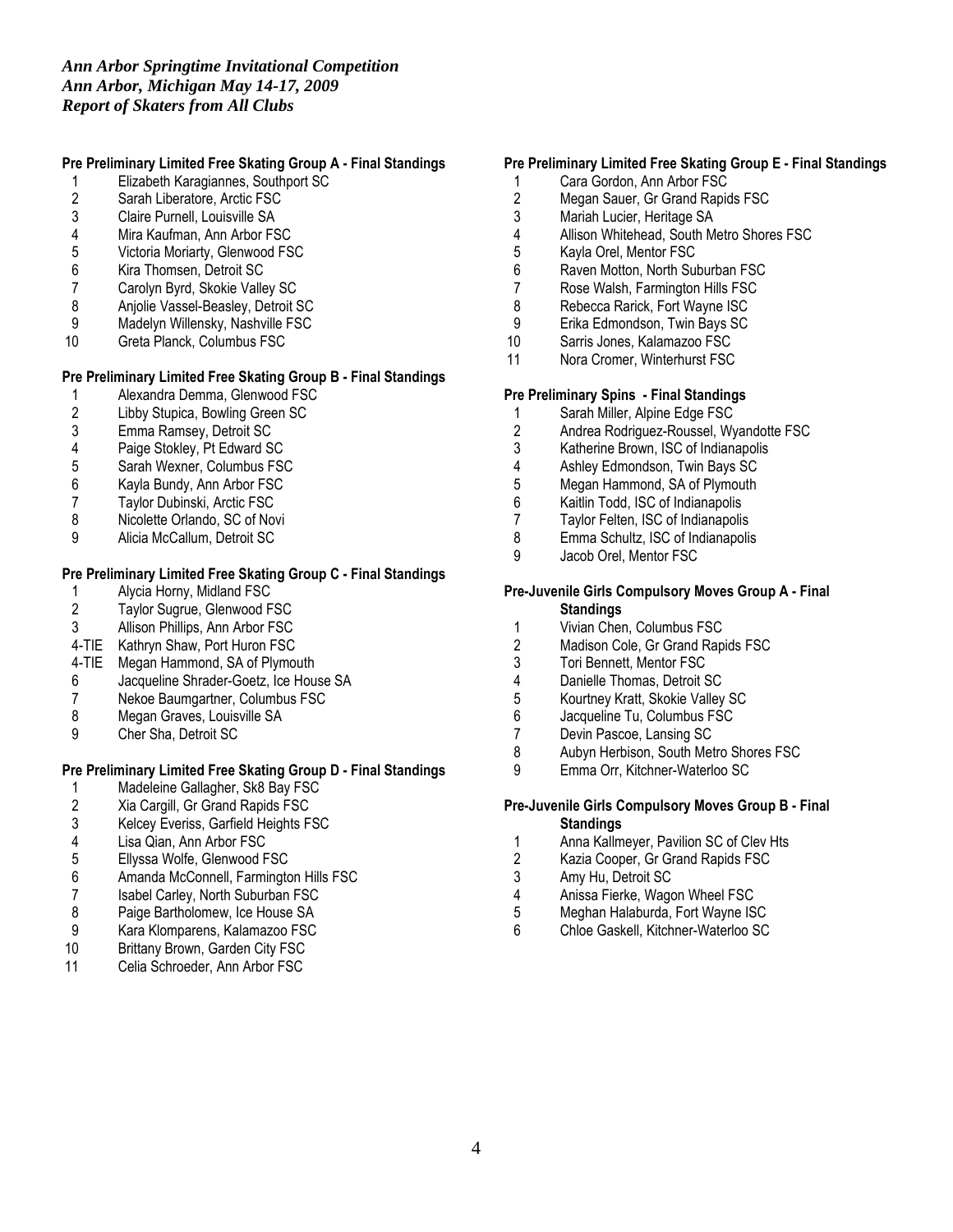### Pre-Juvenile Girls Compulsory Moves Group C - Final **Standings**

- 1 Rechelle Ray, Winterhurst FSC<br>2 Erica Steinel, Strongsville SC
- 2 Erica Steinel, Strongsville SC<br>3 Anva Cohen. Columbus FSC
- 3 Anya Cohen, Columbus FSC
- 4 Lauryn Rumisek, Gr Grand Rapids FSC<br>5 Myles Grandstaff, Lansing SC
- 5 Myles Grandstaff, Lansing SC<br>6 Kayla Harley, Twin Bays SC
- 
- 6 Kayla Harley, Twin Bays SC 7 Regan Landman, Gr Grand Rapids FSC<br>8 Jenna Blackburn, Kalamazoo FSC
- 8 Jenna Blackburn, Kalamazoo FSC<br>9 Emily Mitlak, ISC of Indianapolis
- 9 Emily Mitlak, ISC of Indianapolis

### Pre-Juvenile Girls Compulsory Moves Group D - Final **Standings**

- 1 Bridget Race, Farmington Hills FSC<br>2 Mikayla Eshleman, Kalamazoo FSC
- 2 Mikayla Eshleman, Kalamazoo FSC
- 3 Joanna Khorey, Gr Grand Rapids FSC<br>4 Sarah Brizzolara, FSC of Cincinnati
- 4 Sarah Brizzolara, FSC of Cincinnati<br>5 Veronica Heitz, Port Huron FSC
- 5 Veronica Heitz, Port Huron FSC
- 
- 6 Lynsey Lintemuth, Lansing SC 7 Olivia Kwaitkowski, SA of Plymouth<br>8 Pauline Bynum. Wyandotte FSC
- 8 Pauline Bynum, Wyandotte FSC<br>9 Jessica Truszkowski, North Subu
- Jessica Truszkowski, North Suburban FSC

# Pre-Juvenile Girls Free Skate Group A - Final Standings

- 1 Erika Ouchi, Detroit SC<br>2 Michaela Keils, Arctic FS
- 2 Michaela Keils, Arctic FSC<br>3 Chloe Roslin, Detroit SC
- 
- 3 Chloe Roslin, Detroit SC<br>4 Abigail Gilmore, Lansing
- 4 Abigail Gilmore, Lansing SC<br>5 Tori Weingarten, Detroit SC
- 5 Tori Weingarten, Detroit SC<br>6 Madison Cole, Gr Grand Ra
- 6 Madison Cole, Gr Grand Rapids FSC<br>7 Kourtney Kratt, Skokie Valley SC 7 Kourtney Kratt, Skokie Valley SC<br>8 Tori Bennett, Mentor FSC
- 
- 8 Tori Bennett, Mentor FSC<br>9 Reagan Liberatore, Arctic Reagan Liberatore, Arctic FSC

# Pre-Juvenile Girls Free Skate Group B - Final Standings

- 1 Anna Kallmeyer, Pavilion SC of Clev Hts<br>2 Niki Roxbury, Twin Bays SC
- 
- 2 Niki Roxbury, Twin Bays SC<br>3 Kazia Cooper, Gr Grand Rap 3 Kazia Cooper, Gr Grand Rapids FSC<br>4 Amy Hu. Detroit SC
- 4 Amy Hu, Detroit SC<br>5 Anissa Fierke, Wago
- 5 Anissa Fierke, Wagon Wheel FSC<br>6 Olivia Moreau, Detroit SC
- 6 Olivia Moreau, Detroit SC<br>7 Elizabeth Sloan, Arctic FS
- 7 Elizabeth Sloan, Arctic FSC<br>8 Ashlyn Olson, Ice House SA
- 8 Ashlyn Olson, Ice House SA<br>9 Sara Rose Shawver, Louisvill
- 9 Sara Rose Shawver, Louisville SA<br>10 Mina Yamane, Detroit SC
- Mina Yamane, Detroit SC

# Pre-Juvenile Girls Free Skate Group C - Final Standings

- 1 Erica Steinel, Strongsville SC<br>2 Lauryn Rumisek. Gr Grand Ra
- 2 Lauryn Rumisek, Gr Grand Rapids FSC<br>3 Ouinn Herbison. South Metro Shores FS
- 3 Quinn Herbison, South Metro Shores FSC<br>4-TIE Meghan Halaburda, Fort Wayne ISC
- Meghan Halaburda, Fort Wayne ISC
- 4-TIE Anya Cohen, Columbus FSC
- 6 Regan Landman, Gr Grand Rapids FSC
- 7 Megan Martzolff, Detroit SC
- 8 Michelle Liu, Detroit SC<br>9 Lindsey Maynard, Ann A
- 9 Lindsey Maynard, Ann Arbor FSC<br>10 Myles Grandstaff. Lansing SC
- Myles Grandstaff, Lansing SC

# Pre-Juvenile Girls Free Skate Group D - Final Standings

- 1 Mikayla Eshleman, Kalamazoo FSC<br>2 Joanna Khorey, Gr Grand Rapids FS
- 2 Joanna Khorey, Gr Grand Rapids FSC<br>3 Rechelle Rav. Winterhurst FSC
- 3 Rechelle Ray, Winterhurst FSC<br>4 Emily Mitlak. ISC of Indianapolis
- 4 Emily Mitlak, ISC of Indianapolis<br>5 Jenna Blackburn, Kalamazoo FS
- 
- 5 Jenna Blackburn, Kalamazoo FSC<br>6 Veronica Heitz. Port Huron FSC 6 Veronica Heitz, Port Huron FSC<br>7 Kelly Wilton, SC of Novi
- 
- 7 Kelly Wilton, SC of Novi<br>8 Bridget Race, Farmingto
- 8 Bridget Race, Farmington Hills FSC<br>9 Jessica Truszkowski, North Suburba 9 Jessica Truszkowski, North Suburban FSC<br>10 Sarah Brizzolara, FSC of Cincinnati
- Sarah Brizzolara, FSC of Cincinnati

### Pre-Juvenile Jumps - Final Standings

- 1 Danielle Thomas, Detroit SC<br>2 Emily Mitlak. ISC of Indianapo
- 2 Emily Mitlak, ISC of Indianapolis
- 3 Pauline Bynum, Wyandotte FSC
- 4 Molly Davies, Twin Bays SC

### Preliminary Dance - Final Standings

- 1 Claire Purnell, Louisville SA
- 1 Lucas Purnell, Louisville SA

# Preliminary Dance - Standings for the First Dance

- 1 Claire Purnell, Louisville SA<br>1 Lucas Purnell, Louisville SA
- Lucas Purnell, Louisville SA

#### Preliminary Dance - Standings for the Second Dance

- 1 Claire Purnell, Louisville SA<br>1 Lucas Purnell Louisville SA
- Lucas Purnell, Louisville SA

#### Preliminary Girls Compulsory Moves Group C - Final **Standings**

- 1 Piper Cook, Skate Company SC
- 2 Lila Werner, Individual Member<br>3 Caroline Jobson, Shaker FSC
- 3 Caroline Jobson, Shaker FSC<br>4 Ellana Collins, SC of Novi
- 4 Ellana Collins, SC of Novi<br>5 Jillian D'Amico, SC of Cent
- 5 Jillian D'Amico, SC of Central Ohio<br>6 Cara Gordon. Ann Arbor FSC
- Cara Gordon, Ann Arbor FSC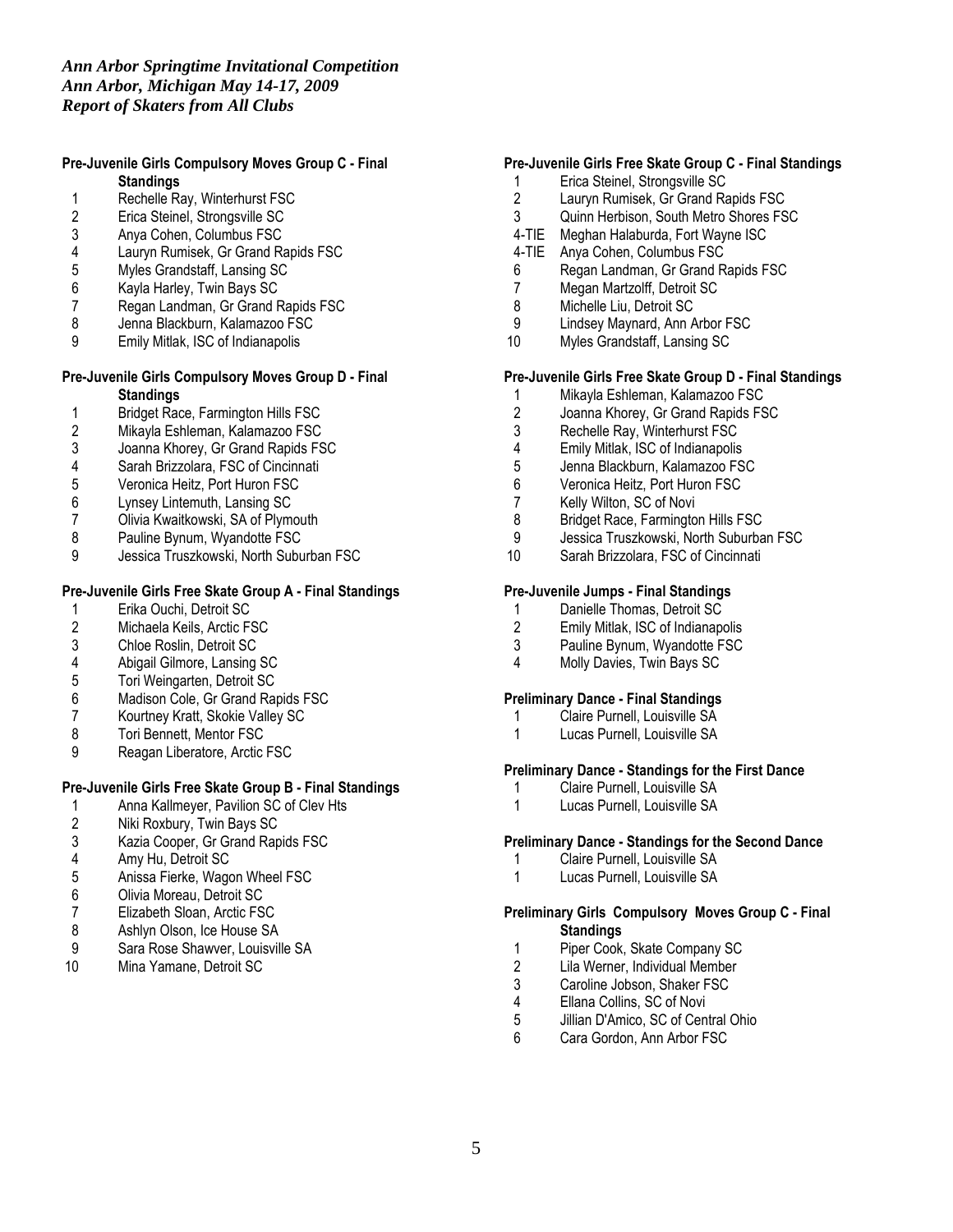# Preliminary Girls Compulsory Moves Group A - Final **Standings**

- 
- 1 Haley Vihnanek, DuPage FSC<br>2 Kailey Matkin, South Metro Sho 2 Kailey Matkin, South Metro Shores FSC<br>3 Alicia Bertsch. Ann Arbor FSC
- 3 Alicia Bertsch, Ann Arbor FSC<br>4 Carolyn Byrd, Skokie Valley SC
- 4 Carolyn Byrd, Skokie Valley SC<br>5 Levi Grandstaff. Lansing SC
- 5 Levi Grandstaff, Lansing SC
- 6 Molly Davies, Twin Bays SC

### Preliminary Girls Compulsory Moves Group B - Final **Standings**

- 1 Hannah Worley, Columbus FSC<br>2 Megan Millard, SC of Central Oh
- 2 Megan Millard, SC of Central Ohio<br>3 Jaiden Forrest, Gr Grand Rapids F.
- 3 Jaiden Forrest, Gr Grand Rapids FSC<br>4 Leigha Brown, Twin Bays SC
- 
- 4 Leigha Brown, Twin Bays SC 5 Annemarie Heitz, Port Huron FSC

### Preliminary Girls Free Skate Group A - Final Standings

- 1 Amelia Dow, DuPage FSC<br>2 Danielle Thomas, Detroit St
- 2 Danielle Thomas, Detroit SC<br>3 Emma Wolak, Arctic FSC
- 3 Emma Wolak, Arctic FSC<br>4 Vivian Chen. Columbus F9
- 4 Vivian Chen, Columbus FSC
- 5 Sophia Dai, Arctic FSC<br>6 Jacqueline Tu, Columbu
- 6 Jacqueline Tu, Columbus FSC<br>7 Devin Pascoe, Lansing SC
- 7 Devin Pascoe, Lansing SC<br>8 Dory Wilson, Louisville SA
- 8 Dory Wilson, Louisville SA<br>9 Melanie Griffin, Indiana/Wo
- 9 Melanie Griffin, Indiana/World SA

### Preliminary Girls Free Skate Group B - Final Standings

- 
- 1 Jacqui Green, Detroit SC<br>2 Piper Cook, Skate Compa
- 2 Piper Cook, Skate Company SC<br>3 Aubyn Herbison, South Metro Sh 3 Aubyn Herbison, South Metro Shores FSC<br>4 Samantha Hill. Arctic FSC
- 
- 4 Samantha Hill, Arctic FSC<br>5 Allie Noel, Mt Clemens FS
- 5 Allie Noel, Mt Clemens FSC<br>6 Caroline Jobson, Shaker FS
- 6 Caroline Jobson, Shaker FSC 7 Madison Shipman, Ann Arbor FSC<br>8 Leigha Brown. Twin Bays SC
- 
- 8 Leigha Brown, Twin Bays SC<br>9 Anna Carlin, St Clair Shores F Anna Carlin, St Clair Shores FSC

### Preliminary Girls Free Skate Group C - Final Standings

- 
- 1 Sophia Horny, Midland FSC<br>2 Olivia Kwaitkowski, SA of Ply 2 Olivia Kwaitkowski, SA of Plymouth<br>3 Susanna Wang, Ann Arbor FSC
- 3 Susanna Wang, Ann Arbor FSC<br>4 Kavla Harlev. Twin Bavs SC
- 4 Kayla Harley, Twin Bays SC
- 5 Victoria Bakaturski, Skokie Valley SC
- 6 Lynsey Lintemuth, Lansing SC
- Megan Millard, SC of Central Ohio

# Preliminary Jumps - Final Standings

- 1 Kourtney Kratt, Skokie Valley SC<br>2 Paige Bartholomew. Ice House SA
- 2 Paige Bartholomew, Ice House SA<br>3 Celia Schroeder, Ann Arbor FSC
- Celia Schroeder, Ann Arbor FSC

# Preliminary Limited Boys Free Skate - Final Standings

- 1 Christopher Elder, Louisville SA<br>2 Matthew Song, Arctic FSC
- 2 Matthew Song, Arctic FSC<br>3 Andrew Murvar, North Subi
- Andrew Murvar, North Suburban FSC
- 4 Levi Grandstaff, Lansing SC

### Preliminary Limited Girls Free Skate Group A - Final Standings

- 1 Alicia Bertsch, Ann Arbor FSC
- 2 Emma Orr, Kitchner-Waterloo SC
- 3 Kailey Matkin, South Metro Shores FSC<br>4 Haley Vihnanek, DuPage FSC
- 4 Haley Vihnanek, DuPage FSC<br>5 Emily Hoffberger, Detroit SC
- 5 Emily Hoffberger, Detroit SC<br>6 Elizabeth Lu, Arctic FSC
- 6 Elizabeth Lu, Arctic FSC
- 7 Heidi Washburn, St Clair Shores FSC<br>8 Molly Davies, Twin Bays SC
- Molly Davies, Twin Bays SC
- 9 Jaynee Zink, Queen City FSC
- 10 Kaycee Siebler, Ann Arbor FSC

### Preliminary Limited Girls Free Skate Group B - Final Standings

- 1 Jocelyn Lachapelle, Louisville SA<br>2 Morgan Wheeler, Arctic FSC
- 2 Morgan Wheeler, Arctic FSC<br>3 Lauren Flynn. Arctic FSC
- 3 Lauren Flynn, Arctic FSC<br>4 Annemarie Heitz. Port Hu
- 4 Annemarie Heitz, Port Huron FSC
- 5 Hannah Worley, Columbus FSC<br>6 Sydney Hoffberger, Detroit SC
- 6 Sydney Hoffberger, Detroit SC<br>7 Jaiden Forrest. Gr Grand Rapic
- 7 Jaiden Forrest, Gr Grand Rapids FSC<br>8 Chloe Gaskell. Kitchner-Waterloo SC
- Chloe Gaskell, Kitchner-Waterloo SC
- 9 Amanda Kisiel, SC of Novi
- 10 Alexandra Kaul, St Clair Shores FSC

### Preliminary Limited Girls Free Skate Group C - Final Standings

- 1 Kayla Clark, Louisville SA<br>2 Sydney Ferrara, Louisville
- 2 Sydney Ferrara, Louisville SA<br>3 Jacklyn Hallett, Midland FSC
- 
- 3 Jacklyn Hallett, Midland FSC<br>4 Lila Werner, Individual Membe 4 Lila Werner, Individual Member<br>5 Katie Butler, St Clair Shores FS
- 5 Katie Butler, St Clair Shores FSC<br>6 Mackenzie Clark. St Clair Shores
- 6 Mackenzie Clark, St Clair Shores FSC
- 7 Ellana Collins, SC of Novi<br>8 Sarah Miller. Alpine Edge I
- Sarah Miller, Alpine Edge FSC
- 9 Jillian D'Amico, SC of Central Ohio<br>10 Breanna Boone, Mt Clemens FSC
- Breanna Boone, Mt Clemens FSC
- 11 Rachel Umanskiy, Detroit SC

#### Preliminary Spins - Final Standings

- 1 Caroline Jobson, Shaker FSC<br>2 Annemarie Heitz. Port Huron F
- 2 Annemarie Heitz, Port Huron FSC<br>3 Carolyn Byrd. Skokie Valley SC
- 3 Carolyn Byrd, Skokie Valley SC<br>4 Madelyn Willensky, Nashville FS
- 4 Madelyn Willensky, Nashville FSC<br>5 Erika Edmondson. Twin Bavs SC
- 5 Erika Edmondson, Twin Bays SC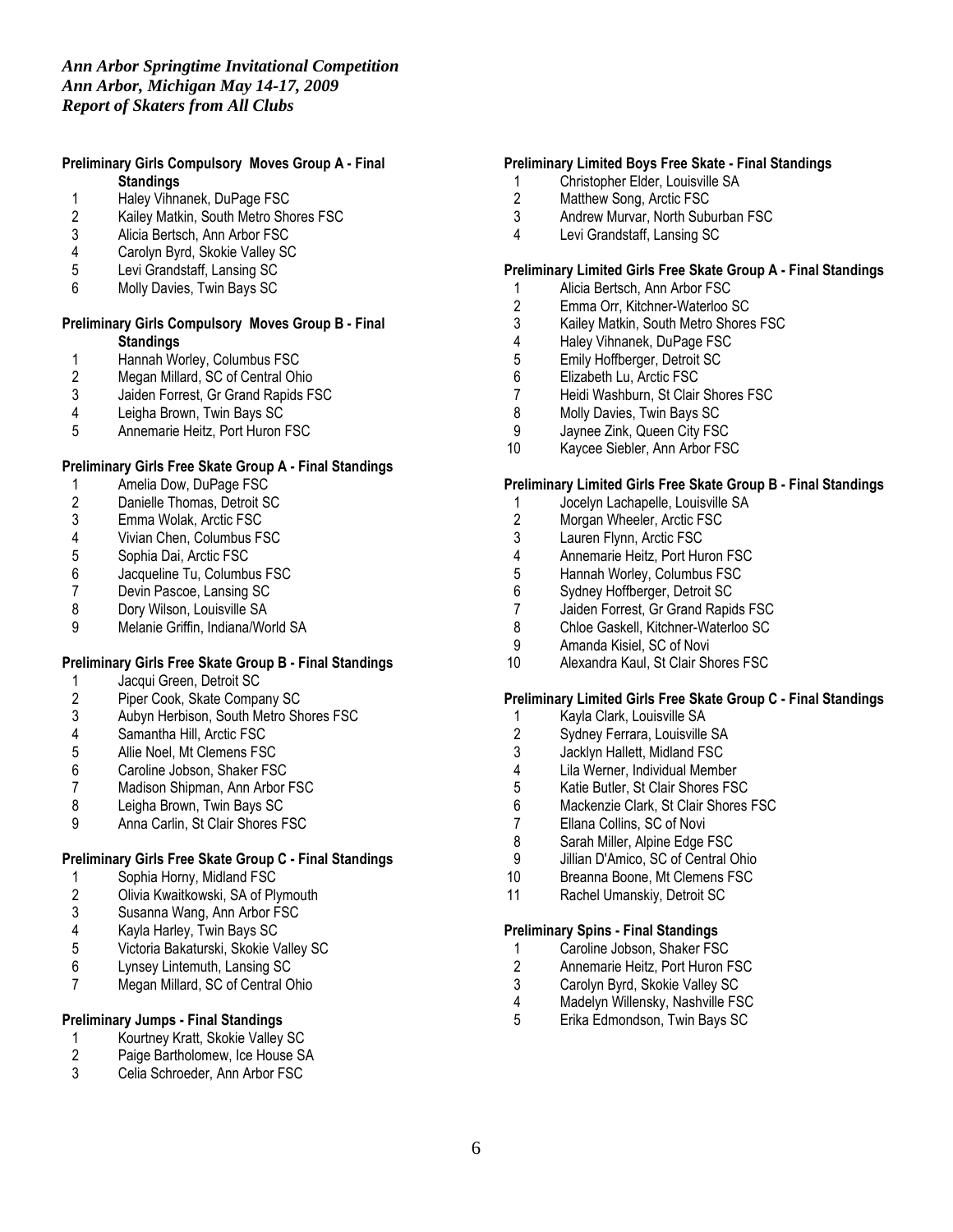# *Ann Arbor Springtime Invitational Competition Ann Arbor, Michigan May 14-17, 2009 Report of Skaters from All Clubs*

### Pre-Preliminary Boys Limited Compulsory Moves - Final **Standings**

- 
- 1 Jacob Sedlar, Detroit SC<br>2 Andrew Murvar, North Su
- 2 Andrew Murvar, North Suburban FSC<br>3 Wolfgang Ebersole, Bowling Green SC 3 Wolfgang Ebersole, Bowling Green SC<br>4 Timothy Sizemore, SC of Central Ohio
- Timothy Sizemore, SC of Central Ohio

# Pre-Preliminary Limited Girls Compulsory Moves Group A -

### Final Standings

- 1 Libby Stupica, Bowling Green SC<br>2 Sydney Hoffberger, Detroit SC
- 2 Sydney Hoffberger, Detroit SC<br>3 Kathryn Shaw, Port Huron FSC
- 3 Kathryn Shaw, Port Huron FSC<br>4 Mira Kaufman, Ann Arbor FSC
- 4 Mira Kaufman, Ann Arbor FSC<br>5 Alexandra Demma, Glenwood I
- 5 Alexandra Demma, Glenwood FSC<br>6 Greta Planck, Columbus FSC
- 6 Greta Planck, Columbus FSC<br>7 Madelyn Willensky, Nashville I
- 7 Madelyn Willensky, Nashville FSC<br>8 Sophia Erskine, Ann Arbor FSC
- 8 Sophia Erskine, Ann Arbor FSC<br>9 Victoria Moriarty, Glenwood FSC
- Victoria Moriarty, Glenwood FSC
- 10 Elizabeth Karagiannes, Southport SC

### Pre-Preliminary Limited Girls Compulsory Moves Group B - Final Standings

- 
- 1 Taylor Sugrue, Glenwood FSC<br>2 Megan Hammond, SA of Plymo
- 2 Megan Hammond, SA of Plymouth<br>3 Sarah Miller, Alpine Edge FSC
- 3 Sarah Miller, Alpine Edge FSC<br>4 Emily Hoffberger, Detroit SC
- 4 Emily Hoffberger, Detroit SC<br>5 Isabel Carley, North Suburba
- 5 Isabel Carley, North Suburban FSC<br>6 Kelcey Everiss, Garfield Heights FS
- 6 Kelcey Everiss, Garfield Heights FSC
- 7 Sarah Wexner, Columbus FSC<br>8 Kara Klomparens, Kalamazoo F
- 8 Kara Klomparens, Kalamazoo FSC<br>9 Andrea Rodriguez-Roussel, Wyand
- 9 Andrea Rodriguez-Roussel, Wyandotte FSC<br>10 Xia Cargill, Gr Grand Rapids FSC
- Xia Cargill, Gr Grand Rapids FSC
- 11 Celia Schroeder, Ann Arbor FSC

# Pre-Preliminary Limited Girls Compulsory Moves Group C -

# Final Standings

- 1 Nekoe Baumgartner, Columbus FSC<br>2 Ellyssa Wolfe, Glenwood FSC
- 2 Ellyssa Wolfe, Glenwood FSC<br>3 Megan Sauer, Gr Grand Rapid
- 3 Megan Sauer, Gr Grand Rapids FSC<br>4 Cher Sha, Detroit SC
- 4 Cher Sha, Detroit SC<br>5 Rose Walsh, Farming
- 5 Rose Walsh, Farmington Hills FSC<br>6 Erika Edmondson, Twin Bays SC<br>7 Kayla Orel, Mentor FSC
- Erika Edmondson, Twin Bays SC
- 7 Kayla Orel, Mentor FSC<br>8 Raven Motton, North Su
- 8 Raven Motton, North Suburban FSC<br>9 Sarris Jones, Kalamazoo FSC
- 9 Sarris Jones, Kalamazoo FSC<br>10 Nora Cromer, Winterhurst FSC
- Nora Cromer, Winterhurst FSC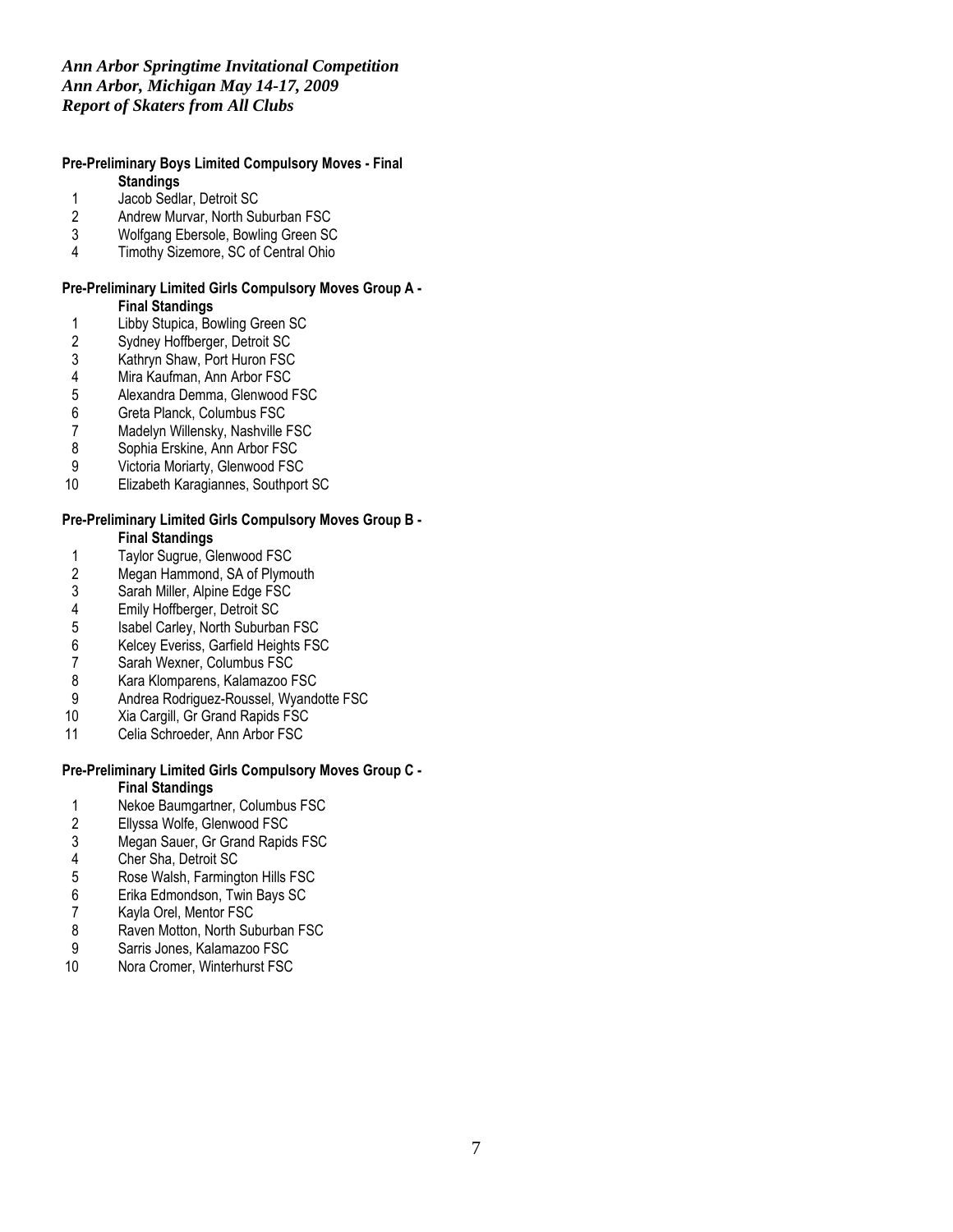| Event                   |                   | <b>Fname</b>   | Lname           | <b>Club</b>                 | <b>Place</b>            | <b>Points</b> |
|-------------------------|-------------------|----------------|-----------------|-----------------------------|-------------------------|---------------|
| $\mathbf 1$             | Intermediate SP A | Kaitlin        | <b>Budd</b>     | Detroit SC                  | 1                       | 27.72         |
| $\mathbf{1}$            | Intermediate SP A | Madison        | DeLuca          | Arctic FSC                  | $\overline{2}$          | 25.14         |
| $\mathbf{1}$            | Intermediate SP A | Jessica        | Nicosia         | Detroit SC                  | 3                       | 23.36         |
| $\mathbf{1}$            | Intermediate SP A | Roselyn        | Carrion         | Southport SC                | $\overline{\mathbf{4}}$ | 20.73         |
| $\mathbf{1}$            | Intermediate SP A | Sarah          | D'Aoust         | <b>Guelph FSC</b>           | 5                       | 20.21         |
| $\mathbf{1}$            | Intermediate SP A | Alexandra      | Parks           | Lansing SC                  | $6\phantom{a}$          | 18.28         |
| $\mathbf{1}$            | Intermediate SP A | Jennifer       | LaChance        | Nashville FSC               | $\overline{7}$          | 16.58         |
| $\mathbf{1}$            | Intermediate SP A | Allison        | VanderKolk      | Twin Bays SC                | $\,8\,$                 | 15.13         |
| $\mathbf{1}$            | Intermediate SP A | Laura          | Klein           | Columbus FSC                | 9                       | 14.25         |
| $\overline{c}$          | Intermediate SP C | Isabella       | Dow             | DuPage FSC                  | 1                       | 29.46         |
| $\overline{c}$          | Intermediate SP C | Amanda         | lavasile        | Arctic FSC                  | $\overline{2}$          | 26.08         |
| $\overline{2}$          | Intermediate SP C | Rebecca        | Pozen           | Southport SC                | 3                       | 21.47         |
| $\overline{c}$          | Intermediate SP C | Vera           | <b>Barnwell</b> | North Suburban FSC          | $\overline{\mathbf{4}}$ | 20.71         |
| $\overline{c}$          | Intermediate SP C | Katrina        | <b>Stack</b>    | SC of Novi                  | 5                       | 19.30         |
| $\overline{2}$          | Intermediate SP C | Alexandra      | <b>Draybuck</b> | Detroit SC                  | 6                       | 16.24         |
| $\overline{c}$          | Intermediate SP C | <b>Brianna</b> | Mascia          | <b>Winterhurst FSC</b>      | $\overline{7}$          | 14.32         |
| $\overline{c}$          | Intermediate SP C | Lauren         | Shuff           | Midland FSC                 | 8                       | 11.65         |
| $\overline{2}$          | Intermediate SP C | Rachel         | Abdullah        | <b>Individual Member</b>    | 9                       | 10.40         |
| 3                       | Intermediate SP D | Katia          | Shpilband       | Arctic FSC                  | $\mathbf{1}$            | 33.66         |
| 3                       | Intermediate SP D | Katie          | <b>McBeath</b>  | <b>Garfield Heights FSC</b> | $\overline{c}$          | 31.78         |
| 3                       | Intermediate SP D | Alison         | Freier          | SC of Novi                  | 3                       | 25.73         |
| 3                       | Intermediate SP D | Katie          | Hochrein        | Detroit SC                  | $\overline{\mathbf{4}}$ | 25.62         |
| 3                       | Intermediate SP D | Kimberly       | Morawski        | St Clair Shores FSC         | 5                       | 23.94         |
| 3                       | Intermediate SP D | Madeleine      | Rutledge        | Detroit SC                  | 6                       | 23.71         |
| 3                       | Intermediate SP D | Erin           | Lyddon          | North Suburban FSC          | $\overline{7}$          | 21.60         |
| 3                       | Intermediate SP D | Mary           | Orr             | Kitchner-Waterloo SC        | $\, 8$                  | 17.20         |
| 3                       | Intermediate SP D | Klabera        | Komini          | Mt Clemens FSC              | $\boldsymbol{9}$        | 16.71         |
| 3                       | Intermediate SP D | Stefanie       | Griffin         | Indiana/World SA            | 10                      | 16.15         |
| $\overline{\mathbf{4}}$ | Intermediate SP B | Jamie          | Schreffler      | Strongsville SC             | $\mathbf{1}$            | 32.98         |
| $\overline{\mathbf{4}}$ | Intermediate SP B | Delaney        | Hoberecht       | Arctic FSC                  | $\overline{2}$          | 30.02         |
| $\overline{\mathbf{4}}$ | Intermediate SP B | Leah           | Israel          | Detroit SC                  | 3                       | 28.71         |
| $\overline{\mathbf{4}}$ | Intermediate SP B | Rachel         | Anderson        | Heritage SA                 | $\overline{\mathbf{4}}$ | 27.32         |
| $\overline{\mathbf{4}}$ | Intermediate SP B | Caitlin        | DeLuca          | Detroit SC                  | $\mathbf 5$             | 26.99         |
| $\overline{\mathbf{4}}$ | Intermediate SP B | Kaitlyn        | Young           | DuPage FSC                  | 6                       | 26.27         |
| $\overline{\mathbf{4}}$ | Intermediate SP B | Linde          | LaChance        | Nashville FSC               | $\overline{7}$          | 18.67         |
| $\overline{\mathbf{4}}$ | Intermediate SP B | Emily          | Falk            | Port Huron FSC              | 8                       | 15.36         |
| 4                       | Intermediate SP B | Lila           | Asher           | Louisville SA               | 9                       | 14.97         |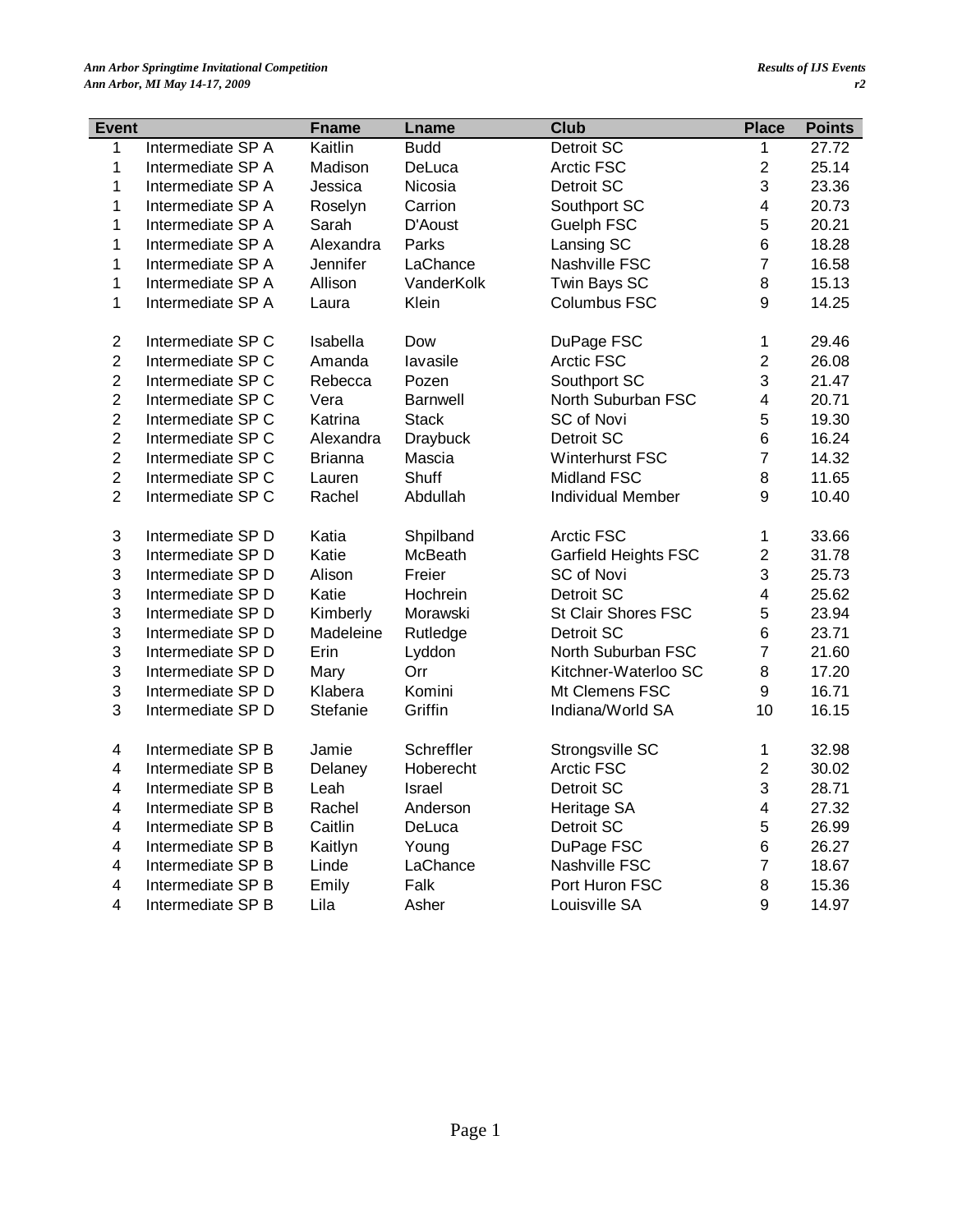| $\sqrt{2}$<br>Intermediate SP E<br>Danae<br><b>Bundy</b><br>Ann Arbor FSC<br>25.18<br>5<br>3<br>5<br>Jessie<br>Anderson<br>Pavilion SC of Clev Hts<br>24.48<br>Intermediate SP E<br>Pavilion SC of Clev Hts<br>5<br>4<br>24.17<br>Intermediate SP E<br>Lexi<br>Petkovic<br>5<br>5<br>Gr Grand Rapids FSC<br>23.16<br>Intermediate SP E<br>Nuria<br>Carassa<br>5<br>6<br>Mikala<br>Chesler<br>Kitchner-Waterloo SC<br>20.65<br>Intermediate SP E<br>$\overline{7}$<br>5<br>Sledzinski<br>Mt Clemens FSC<br>20.00<br>Intermediate SP E<br>Kayla<br>$\bf 8$<br>5<br>Aliyah<br>Cohen<br>17.83<br>Intermediate SP E<br>Columbus FSC<br>5<br>9<br>Intermediate SP E<br>Sarah<br>Stafford<br>Winterhurst FSC<br>17.45<br>5<br>10<br>Intermediate SP E<br>Alexandra<br>Zazula<br>Detroit SC<br>17.14<br>5<br>11<br>16.36<br>Intermediate SP E<br>Yuri<br>Indiana/World SA<br>Ikeyama<br>5<br>12<br>Jade<br>St Clair Shores FSC<br>15.51<br>Intermediate SP E<br>Lun<br>Intermediate SP F<br>Hannah<br>Miller<br>33.83<br>Lansing SC<br>$\mathbf 1$<br>6<br>$\sqrt{2}$<br>Detroit SC<br>26.67<br>6<br>Intermediate SP F<br>Perry<br>Laura<br>3<br>6<br>Intermediate SP F<br>Rachel<br>Chang<br>Skokie Valley SC<br>26.48<br>$\,6$<br>Pavilion SC of Clev Hts<br>$\overline{\mathbf{4}}$<br>Holly<br>Moore<br>24.27<br>Intermediate SP F<br>5<br>6<br>Shilling<br>Columbus FSC<br>22.77<br>Intermediate SP F<br>Livvy<br>6<br>6<br>Schilkey<br>St Clair Shores FSC<br>21.33<br>Intermediate SP F<br>Jessica<br>$\overline{7}$<br>Dabrowski<br>Indiana/World SA<br>21.09<br>6<br>Intermediate SP F<br>Angelica<br>$\, 8$<br>6<br>Megan<br>Haase<br>Detroit SC<br>19.83<br>Intermediate SP F<br>9<br>6<br>Vanessa<br>Winter<br>16.32<br>Intermediate SP F<br>Gr Grand Rapids FSC<br>10<br>16.00<br>6<br>Intermediate SP F<br>Madeline<br>Franchock<br>Arctic FSC<br>6<br>Katelin<br>Murdock<br>Nashville FSC<br>11<br>14.43<br>Intermediate SP F<br>Novice SP A<br>Ashton<br>Miller<br>31.26<br>7<br>Lansing SC<br>1<br>$\overline{7}$<br>Gr Grand Rapids FSC<br>$\sqrt{2}$<br>Novice SP A<br>Allison<br>Jamison<br>28.61<br>$\mathbf{3}$<br>$\overline{7}$<br>Novice SP A<br>Kitchner-Waterloo SC<br>26.43<br><b>Brittany</b><br>Jones<br>$\overline{7}$<br>Novice SP A<br>Emily<br>St Clair Shores FSC<br>$\overline{\mathbf{4}}$<br>22.94<br>Montreuil<br>$\overline{7}$<br>5<br>Novice SP A<br>Mia<br>22.25<br>Rollins<br>Nashville FSC<br>7<br>6<br>20.73<br>Novice SP A<br>Marissa<br>DelMatto<br>Columbus FSC<br>30.04<br>Novice SP B<br>Jaylyn<br>Kelly<br>Lansing SC<br>1<br>8<br>$\sqrt{2}$<br>8<br>Novice SP B<br>Jennifer<br>Sterbenz<br>Detroit SC<br>26.47<br>3<br>8<br>Novice SP B<br>Hannah<br>Kimberly<br>Shaker FSC<br>26.07<br>8<br>Novice SP B<br>4<br>26.03<br>Katherine<br><b>Bobak</b><br>Kitchner-Waterloo SC<br>Novice SP B<br>Erika<br>Krol<br>Onyx-Suburban SA<br>5<br>25.54<br>8<br>Novice SP B<br>Beebout<br>Eastern Iowa FSC<br>Victoria<br>24.92<br>8<br>6<br>Novice SP B<br>Cummings<br><b>Arctic FSC</b><br>7<br>24.36<br>8<br>Lauryn<br>8<br>Novice SP B<br>Alexie<br>Mieskoski<br><b>Columbus FSC</b><br>24.36<br>8<br>Novice SP B<br>Ally<br>Gr Grand Rapids FSC<br>24.31<br>VanderKlok<br>9<br>8<br>10<br>22.09<br>8<br>Novice SP B<br>Kelly<br>Carnahan<br>Strongsville SC |   |                   |        |         |            |   |       |
|------------------------------------------------------------------------------------------------------------------------------------------------------------------------------------------------------------------------------------------------------------------------------------------------------------------------------------------------------------------------------------------------------------------------------------------------------------------------------------------------------------------------------------------------------------------------------------------------------------------------------------------------------------------------------------------------------------------------------------------------------------------------------------------------------------------------------------------------------------------------------------------------------------------------------------------------------------------------------------------------------------------------------------------------------------------------------------------------------------------------------------------------------------------------------------------------------------------------------------------------------------------------------------------------------------------------------------------------------------------------------------------------------------------------------------------------------------------------------------------------------------------------------------------------------------------------------------------------------------------------------------------------------------------------------------------------------------------------------------------------------------------------------------------------------------------------------------------------------------------------------------------------------------------------------------------------------------------------------------------------------------------------------------------------------------------------------------------------------------------------------------------------------------------------------------------------------------------------------------------------------------------------------------------------------------------------------------------------------------------------------------------------------------------------------------------------------------------------------------------------------------------------------------------------------------------------------------------------------------------------------------------------------------------------------------------------------------------------------------------------------------------------------------------------------------------------------------------------------------------------------------------------------------------------------------------------------------------------------------------------------------------------------------------------------------------------------------------------------------------------------------------------------------------------------------------------------------------------------------------------------------------------------------------------------|---|-------------------|--------|---------|------------|---|-------|
|                                                                                                                                                                                                                                                                                                                                                                                                                                                                                                                                                                                                                                                                                                                                                                                                                                                                                                                                                                                                                                                                                                                                                                                                                                                                                                                                                                                                                                                                                                                                                                                                                                                                                                                                                                                                                                                                                                                                                                                                                                                                                                                                                                                                                                                                                                                                                                                                                                                                                                                                                                                                                                                                                                                                                                                                                                                                                                                                                                                                                                                                                                                                                                                                                                                                                                      | 5 | Intermediate SP E | Meghan | Koehler | Detroit SC | 1 | 25.82 |
|                                                                                                                                                                                                                                                                                                                                                                                                                                                                                                                                                                                                                                                                                                                                                                                                                                                                                                                                                                                                                                                                                                                                                                                                                                                                                                                                                                                                                                                                                                                                                                                                                                                                                                                                                                                                                                                                                                                                                                                                                                                                                                                                                                                                                                                                                                                                                                                                                                                                                                                                                                                                                                                                                                                                                                                                                                                                                                                                                                                                                                                                                                                                                                                                                                                                                                      |   |                   |        |         |            |   |       |
|                                                                                                                                                                                                                                                                                                                                                                                                                                                                                                                                                                                                                                                                                                                                                                                                                                                                                                                                                                                                                                                                                                                                                                                                                                                                                                                                                                                                                                                                                                                                                                                                                                                                                                                                                                                                                                                                                                                                                                                                                                                                                                                                                                                                                                                                                                                                                                                                                                                                                                                                                                                                                                                                                                                                                                                                                                                                                                                                                                                                                                                                                                                                                                                                                                                                                                      |   |                   |        |         |            |   |       |
|                                                                                                                                                                                                                                                                                                                                                                                                                                                                                                                                                                                                                                                                                                                                                                                                                                                                                                                                                                                                                                                                                                                                                                                                                                                                                                                                                                                                                                                                                                                                                                                                                                                                                                                                                                                                                                                                                                                                                                                                                                                                                                                                                                                                                                                                                                                                                                                                                                                                                                                                                                                                                                                                                                                                                                                                                                                                                                                                                                                                                                                                                                                                                                                                                                                                                                      |   |                   |        |         |            |   |       |
|                                                                                                                                                                                                                                                                                                                                                                                                                                                                                                                                                                                                                                                                                                                                                                                                                                                                                                                                                                                                                                                                                                                                                                                                                                                                                                                                                                                                                                                                                                                                                                                                                                                                                                                                                                                                                                                                                                                                                                                                                                                                                                                                                                                                                                                                                                                                                                                                                                                                                                                                                                                                                                                                                                                                                                                                                                                                                                                                                                                                                                                                                                                                                                                                                                                                                                      |   |                   |        |         |            |   |       |
|                                                                                                                                                                                                                                                                                                                                                                                                                                                                                                                                                                                                                                                                                                                                                                                                                                                                                                                                                                                                                                                                                                                                                                                                                                                                                                                                                                                                                                                                                                                                                                                                                                                                                                                                                                                                                                                                                                                                                                                                                                                                                                                                                                                                                                                                                                                                                                                                                                                                                                                                                                                                                                                                                                                                                                                                                                                                                                                                                                                                                                                                                                                                                                                                                                                                                                      |   |                   |        |         |            |   |       |
|                                                                                                                                                                                                                                                                                                                                                                                                                                                                                                                                                                                                                                                                                                                                                                                                                                                                                                                                                                                                                                                                                                                                                                                                                                                                                                                                                                                                                                                                                                                                                                                                                                                                                                                                                                                                                                                                                                                                                                                                                                                                                                                                                                                                                                                                                                                                                                                                                                                                                                                                                                                                                                                                                                                                                                                                                                                                                                                                                                                                                                                                                                                                                                                                                                                                                                      |   |                   |        |         |            |   |       |
|                                                                                                                                                                                                                                                                                                                                                                                                                                                                                                                                                                                                                                                                                                                                                                                                                                                                                                                                                                                                                                                                                                                                                                                                                                                                                                                                                                                                                                                                                                                                                                                                                                                                                                                                                                                                                                                                                                                                                                                                                                                                                                                                                                                                                                                                                                                                                                                                                                                                                                                                                                                                                                                                                                                                                                                                                                                                                                                                                                                                                                                                                                                                                                                                                                                                                                      |   |                   |        |         |            |   |       |
|                                                                                                                                                                                                                                                                                                                                                                                                                                                                                                                                                                                                                                                                                                                                                                                                                                                                                                                                                                                                                                                                                                                                                                                                                                                                                                                                                                                                                                                                                                                                                                                                                                                                                                                                                                                                                                                                                                                                                                                                                                                                                                                                                                                                                                                                                                                                                                                                                                                                                                                                                                                                                                                                                                                                                                                                                                                                                                                                                                                                                                                                                                                                                                                                                                                                                                      |   |                   |        |         |            |   |       |
|                                                                                                                                                                                                                                                                                                                                                                                                                                                                                                                                                                                                                                                                                                                                                                                                                                                                                                                                                                                                                                                                                                                                                                                                                                                                                                                                                                                                                                                                                                                                                                                                                                                                                                                                                                                                                                                                                                                                                                                                                                                                                                                                                                                                                                                                                                                                                                                                                                                                                                                                                                                                                                                                                                                                                                                                                                                                                                                                                                                                                                                                                                                                                                                                                                                                                                      |   |                   |        |         |            |   |       |
|                                                                                                                                                                                                                                                                                                                                                                                                                                                                                                                                                                                                                                                                                                                                                                                                                                                                                                                                                                                                                                                                                                                                                                                                                                                                                                                                                                                                                                                                                                                                                                                                                                                                                                                                                                                                                                                                                                                                                                                                                                                                                                                                                                                                                                                                                                                                                                                                                                                                                                                                                                                                                                                                                                                                                                                                                                                                                                                                                                                                                                                                                                                                                                                                                                                                                                      |   |                   |        |         |            |   |       |
|                                                                                                                                                                                                                                                                                                                                                                                                                                                                                                                                                                                                                                                                                                                                                                                                                                                                                                                                                                                                                                                                                                                                                                                                                                                                                                                                                                                                                                                                                                                                                                                                                                                                                                                                                                                                                                                                                                                                                                                                                                                                                                                                                                                                                                                                                                                                                                                                                                                                                                                                                                                                                                                                                                                                                                                                                                                                                                                                                                                                                                                                                                                                                                                                                                                                                                      |   |                   |        |         |            |   |       |
|                                                                                                                                                                                                                                                                                                                                                                                                                                                                                                                                                                                                                                                                                                                                                                                                                                                                                                                                                                                                                                                                                                                                                                                                                                                                                                                                                                                                                                                                                                                                                                                                                                                                                                                                                                                                                                                                                                                                                                                                                                                                                                                                                                                                                                                                                                                                                                                                                                                                                                                                                                                                                                                                                                                                                                                                                                                                                                                                                                                                                                                                                                                                                                                                                                                                                                      |   |                   |        |         |            |   |       |
|                                                                                                                                                                                                                                                                                                                                                                                                                                                                                                                                                                                                                                                                                                                                                                                                                                                                                                                                                                                                                                                                                                                                                                                                                                                                                                                                                                                                                                                                                                                                                                                                                                                                                                                                                                                                                                                                                                                                                                                                                                                                                                                                                                                                                                                                                                                                                                                                                                                                                                                                                                                                                                                                                                                                                                                                                                                                                                                                                                                                                                                                                                                                                                                                                                                                                                      |   |                   |        |         |            |   |       |
|                                                                                                                                                                                                                                                                                                                                                                                                                                                                                                                                                                                                                                                                                                                                                                                                                                                                                                                                                                                                                                                                                                                                                                                                                                                                                                                                                                                                                                                                                                                                                                                                                                                                                                                                                                                                                                                                                                                                                                                                                                                                                                                                                                                                                                                                                                                                                                                                                                                                                                                                                                                                                                                                                                                                                                                                                                                                                                                                                                                                                                                                                                                                                                                                                                                                                                      |   |                   |        |         |            |   |       |
|                                                                                                                                                                                                                                                                                                                                                                                                                                                                                                                                                                                                                                                                                                                                                                                                                                                                                                                                                                                                                                                                                                                                                                                                                                                                                                                                                                                                                                                                                                                                                                                                                                                                                                                                                                                                                                                                                                                                                                                                                                                                                                                                                                                                                                                                                                                                                                                                                                                                                                                                                                                                                                                                                                                                                                                                                                                                                                                                                                                                                                                                                                                                                                                                                                                                                                      |   |                   |        |         |            |   |       |
|                                                                                                                                                                                                                                                                                                                                                                                                                                                                                                                                                                                                                                                                                                                                                                                                                                                                                                                                                                                                                                                                                                                                                                                                                                                                                                                                                                                                                                                                                                                                                                                                                                                                                                                                                                                                                                                                                                                                                                                                                                                                                                                                                                                                                                                                                                                                                                                                                                                                                                                                                                                                                                                                                                                                                                                                                                                                                                                                                                                                                                                                                                                                                                                                                                                                                                      |   |                   |        |         |            |   |       |
|                                                                                                                                                                                                                                                                                                                                                                                                                                                                                                                                                                                                                                                                                                                                                                                                                                                                                                                                                                                                                                                                                                                                                                                                                                                                                                                                                                                                                                                                                                                                                                                                                                                                                                                                                                                                                                                                                                                                                                                                                                                                                                                                                                                                                                                                                                                                                                                                                                                                                                                                                                                                                                                                                                                                                                                                                                                                                                                                                                                                                                                                                                                                                                                                                                                                                                      |   |                   |        |         |            |   |       |
|                                                                                                                                                                                                                                                                                                                                                                                                                                                                                                                                                                                                                                                                                                                                                                                                                                                                                                                                                                                                                                                                                                                                                                                                                                                                                                                                                                                                                                                                                                                                                                                                                                                                                                                                                                                                                                                                                                                                                                                                                                                                                                                                                                                                                                                                                                                                                                                                                                                                                                                                                                                                                                                                                                                                                                                                                                                                                                                                                                                                                                                                                                                                                                                                                                                                                                      |   |                   |        |         |            |   |       |
|                                                                                                                                                                                                                                                                                                                                                                                                                                                                                                                                                                                                                                                                                                                                                                                                                                                                                                                                                                                                                                                                                                                                                                                                                                                                                                                                                                                                                                                                                                                                                                                                                                                                                                                                                                                                                                                                                                                                                                                                                                                                                                                                                                                                                                                                                                                                                                                                                                                                                                                                                                                                                                                                                                                                                                                                                                                                                                                                                                                                                                                                                                                                                                                                                                                                                                      |   |                   |        |         |            |   |       |
|                                                                                                                                                                                                                                                                                                                                                                                                                                                                                                                                                                                                                                                                                                                                                                                                                                                                                                                                                                                                                                                                                                                                                                                                                                                                                                                                                                                                                                                                                                                                                                                                                                                                                                                                                                                                                                                                                                                                                                                                                                                                                                                                                                                                                                                                                                                                                                                                                                                                                                                                                                                                                                                                                                                                                                                                                                                                                                                                                                                                                                                                                                                                                                                                                                                                                                      |   |                   |        |         |            |   |       |
|                                                                                                                                                                                                                                                                                                                                                                                                                                                                                                                                                                                                                                                                                                                                                                                                                                                                                                                                                                                                                                                                                                                                                                                                                                                                                                                                                                                                                                                                                                                                                                                                                                                                                                                                                                                                                                                                                                                                                                                                                                                                                                                                                                                                                                                                                                                                                                                                                                                                                                                                                                                                                                                                                                                                                                                                                                                                                                                                                                                                                                                                                                                                                                                                                                                                                                      |   |                   |        |         |            |   |       |
|                                                                                                                                                                                                                                                                                                                                                                                                                                                                                                                                                                                                                                                                                                                                                                                                                                                                                                                                                                                                                                                                                                                                                                                                                                                                                                                                                                                                                                                                                                                                                                                                                                                                                                                                                                                                                                                                                                                                                                                                                                                                                                                                                                                                                                                                                                                                                                                                                                                                                                                                                                                                                                                                                                                                                                                                                                                                                                                                                                                                                                                                                                                                                                                                                                                                                                      |   |                   |        |         |            |   |       |
|                                                                                                                                                                                                                                                                                                                                                                                                                                                                                                                                                                                                                                                                                                                                                                                                                                                                                                                                                                                                                                                                                                                                                                                                                                                                                                                                                                                                                                                                                                                                                                                                                                                                                                                                                                                                                                                                                                                                                                                                                                                                                                                                                                                                                                                                                                                                                                                                                                                                                                                                                                                                                                                                                                                                                                                                                                                                                                                                                                                                                                                                                                                                                                                                                                                                                                      |   |                   |        |         |            |   |       |
|                                                                                                                                                                                                                                                                                                                                                                                                                                                                                                                                                                                                                                                                                                                                                                                                                                                                                                                                                                                                                                                                                                                                                                                                                                                                                                                                                                                                                                                                                                                                                                                                                                                                                                                                                                                                                                                                                                                                                                                                                                                                                                                                                                                                                                                                                                                                                                                                                                                                                                                                                                                                                                                                                                                                                                                                                                                                                                                                                                                                                                                                                                                                                                                                                                                                                                      |   |                   |        |         |            |   |       |
|                                                                                                                                                                                                                                                                                                                                                                                                                                                                                                                                                                                                                                                                                                                                                                                                                                                                                                                                                                                                                                                                                                                                                                                                                                                                                                                                                                                                                                                                                                                                                                                                                                                                                                                                                                                                                                                                                                                                                                                                                                                                                                                                                                                                                                                                                                                                                                                                                                                                                                                                                                                                                                                                                                                                                                                                                                                                                                                                                                                                                                                                                                                                                                                                                                                                                                      |   |                   |        |         |            |   |       |
|                                                                                                                                                                                                                                                                                                                                                                                                                                                                                                                                                                                                                                                                                                                                                                                                                                                                                                                                                                                                                                                                                                                                                                                                                                                                                                                                                                                                                                                                                                                                                                                                                                                                                                                                                                                                                                                                                                                                                                                                                                                                                                                                                                                                                                                                                                                                                                                                                                                                                                                                                                                                                                                                                                                                                                                                                                                                                                                                                                                                                                                                                                                                                                                                                                                                                                      |   |                   |        |         |            |   |       |
|                                                                                                                                                                                                                                                                                                                                                                                                                                                                                                                                                                                                                                                                                                                                                                                                                                                                                                                                                                                                                                                                                                                                                                                                                                                                                                                                                                                                                                                                                                                                                                                                                                                                                                                                                                                                                                                                                                                                                                                                                                                                                                                                                                                                                                                                                                                                                                                                                                                                                                                                                                                                                                                                                                                                                                                                                                                                                                                                                                                                                                                                                                                                                                                                                                                                                                      |   |                   |        |         |            |   |       |
|                                                                                                                                                                                                                                                                                                                                                                                                                                                                                                                                                                                                                                                                                                                                                                                                                                                                                                                                                                                                                                                                                                                                                                                                                                                                                                                                                                                                                                                                                                                                                                                                                                                                                                                                                                                                                                                                                                                                                                                                                                                                                                                                                                                                                                                                                                                                                                                                                                                                                                                                                                                                                                                                                                                                                                                                                                                                                                                                                                                                                                                                                                                                                                                                                                                                                                      |   |                   |        |         |            |   |       |
|                                                                                                                                                                                                                                                                                                                                                                                                                                                                                                                                                                                                                                                                                                                                                                                                                                                                                                                                                                                                                                                                                                                                                                                                                                                                                                                                                                                                                                                                                                                                                                                                                                                                                                                                                                                                                                                                                                                                                                                                                                                                                                                                                                                                                                                                                                                                                                                                                                                                                                                                                                                                                                                                                                                                                                                                                                                                                                                                                                                                                                                                                                                                                                                                                                                                                                      |   |                   |        |         |            |   |       |
|                                                                                                                                                                                                                                                                                                                                                                                                                                                                                                                                                                                                                                                                                                                                                                                                                                                                                                                                                                                                                                                                                                                                                                                                                                                                                                                                                                                                                                                                                                                                                                                                                                                                                                                                                                                                                                                                                                                                                                                                                                                                                                                                                                                                                                                                                                                                                                                                                                                                                                                                                                                                                                                                                                                                                                                                                                                                                                                                                                                                                                                                                                                                                                                                                                                                                                      |   |                   |        |         |            |   |       |
|                                                                                                                                                                                                                                                                                                                                                                                                                                                                                                                                                                                                                                                                                                                                                                                                                                                                                                                                                                                                                                                                                                                                                                                                                                                                                                                                                                                                                                                                                                                                                                                                                                                                                                                                                                                                                                                                                                                                                                                                                                                                                                                                                                                                                                                                                                                                                                                                                                                                                                                                                                                                                                                                                                                                                                                                                                                                                                                                                                                                                                                                                                                                                                                                                                                                                                      |   |                   |        |         |            |   |       |
|                                                                                                                                                                                                                                                                                                                                                                                                                                                                                                                                                                                                                                                                                                                                                                                                                                                                                                                                                                                                                                                                                                                                                                                                                                                                                                                                                                                                                                                                                                                                                                                                                                                                                                                                                                                                                                                                                                                                                                                                                                                                                                                                                                                                                                                                                                                                                                                                                                                                                                                                                                                                                                                                                                                                                                                                                                                                                                                                                                                                                                                                                                                                                                                                                                                                                                      |   |                   |        |         |            |   |       |
|                                                                                                                                                                                                                                                                                                                                                                                                                                                                                                                                                                                                                                                                                                                                                                                                                                                                                                                                                                                                                                                                                                                                                                                                                                                                                                                                                                                                                                                                                                                                                                                                                                                                                                                                                                                                                                                                                                                                                                                                                                                                                                                                                                                                                                                                                                                                                                                                                                                                                                                                                                                                                                                                                                                                                                                                                                                                                                                                                                                                                                                                                                                                                                                                                                                                                                      |   |                   |        |         |            |   |       |
|                                                                                                                                                                                                                                                                                                                                                                                                                                                                                                                                                                                                                                                                                                                                                                                                                                                                                                                                                                                                                                                                                                                                                                                                                                                                                                                                                                                                                                                                                                                                                                                                                                                                                                                                                                                                                                                                                                                                                                                                                                                                                                                                                                                                                                                                                                                                                                                                                                                                                                                                                                                                                                                                                                                                                                                                                                                                                                                                                                                                                                                                                                                                                                                                                                                                                                      |   |                   |        |         |            |   |       |
|                                                                                                                                                                                                                                                                                                                                                                                                                                                                                                                                                                                                                                                                                                                                                                                                                                                                                                                                                                                                                                                                                                                                                                                                                                                                                                                                                                                                                                                                                                                                                                                                                                                                                                                                                                                                                                                                                                                                                                                                                                                                                                                                                                                                                                                                                                                                                                                                                                                                                                                                                                                                                                                                                                                                                                                                                                                                                                                                                                                                                                                                                                                                                                                                                                                                                                      |   |                   |        |         |            |   |       |
|                                                                                                                                                                                                                                                                                                                                                                                                                                                                                                                                                                                                                                                                                                                                                                                                                                                                                                                                                                                                                                                                                                                                                                                                                                                                                                                                                                                                                                                                                                                                                                                                                                                                                                                                                                                                                                                                                                                                                                                                                                                                                                                                                                                                                                                                                                                                                                                                                                                                                                                                                                                                                                                                                                                                                                                                                                                                                                                                                                                                                                                                                                                                                                                                                                                                                                      |   |                   |        |         |            |   |       |
|                                                                                                                                                                                                                                                                                                                                                                                                                                                                                                                                                                                                                                                                                                                                                                                                                                                                                                                                                                                                                                                                                                                                                                                                                                                                                                                                                                                                                                                                                                                                                                                                                                                                                                                                                                                                                                                                                                                                                                                                                                                                                                                                                                                                                                                                                                                                                                                                                                                                                                                                                                                                                                                                                                                                                                                                                                                                                                                                                                                                                                                                                                                                                                                                                                                                                                      |   |                   |        |         |            |   |       |
|                                                                                                                                                                                                                                                                                                                                                                                                                                                                                                                                                                                                                                                                                                                                                                                                                                                                                                                                                                                                                                                                                                                                                                                                                                                                                                                                                                                                                                                                                                                                                                                                                                                                                                                                                                                                                                                                                                                                                                                                                                                                                                                                                                                                                                                                                                                                                                                                                                                                                                                                                                                                                                                                                                                                                                                                                                                                                                                                                                                                                                                                                                                                                                                                                                                                                                      |   |                   |        |         |            |   |       |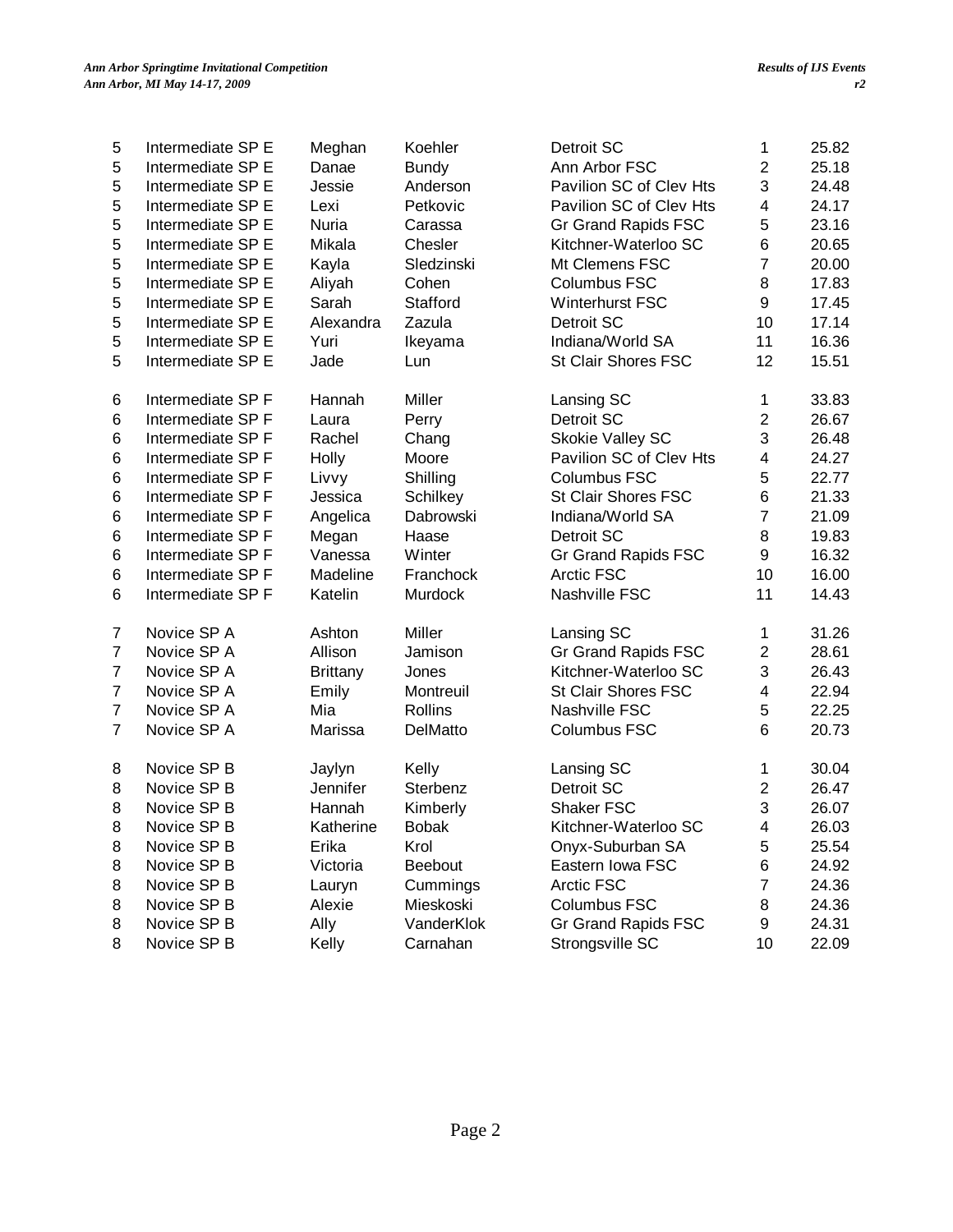| 9  | Novice SP C            | Jessica         | Young            | DuPage FSC                 | 1                         | 29.72 |
|----|------------------------|-----------------|------------------|----------------------------|---------------------------|-------|
| 9  | Novice SP C            | Bethany         | <b>Bonenfant</b> | Detroit SC                 | $\overline{2}$            | 28.03 |
| 9  | Novice SP C            | Lucy            | Mann             | Chicago FSC                | 3                         | 27.10 |
| 9  | Novice SP C            | Alexandra       | Vargo            | Pavilion SC of Clev Hts    | $\overline{\mathbf{4}}$   | 24.84 |
| 9  | Novice SP C            | Lexi            | Tulcewicz        | Winterhurst FSC            | 5                         | 24.41 |
| 9  | Novice SP C            | Ashley          | <b>Beyer</b>     | Gr Grand Rapids FSC        | 6                         | 22.30 |
| 9  | Novice SP C            | Alexis          | McDonell         | Queen City FSC             | $\overline{7}$            | 20.34 |
| 9  | Novice SP C            | Kirsten         | Clark            | Louisville SA              | 8                         | 19.79 |
| 10 | Novice SP D            | Heather         | <b>Buckner</b>   | Nashville FSC              | 1                         | 27.68 |
| 10 | Novice SP D            | Andrea          | Tou              | Kitchner-Waterloo SC       | $\boldsymbol{2}$          | 26.65 |
| 10 | Novice SP D            | Erica           | <b>Brown</b>     | Gr Grand Rapids FSC        | 3                         | 26.17 |
| 10 | Novice SP D            | Rina            | Saji             | <b>Columbus FSC</b>        | $\overline{\mathbf{4}}$   | 24.25 |
| 10 | Novice SP D            | Kelsey          | Walton           | Detroit SC                 | 5                         | 24.24 |
| 10 | Novice SP D            | Hannah          | Rosinski         | Pavilion SC of Clev Hts    | 6                         | 24.17 |
| 10 | Novice SP D            | Veronica        | Hochstein        | <b>St Clair Shores FSC</b> | $\overline{7}$            | 23.81 |
| 10 | Novice SP D            | Ashley          | Berg             | Ice House SA               | 8                         | 21.29 |
| 11 | Junior Pairs SP        | <b>Nicholas</b> | Anderson         | Indiana/World SA           | 1                         | 38.24 |
| 11 | Junior Pairs SP        | Cassie          | Andrews          | Indiana/World SA           | 1                         | 38.24 |
| 12 | <b>Novice Pairs SP</b> | Matthew         | <b>Blackmer</b>  | <b>Troy AFS</b>            | 1                         | 27.99 |
| 12 | <b>Novice Pairs SP</b> | Kaitlin         | <b>Budd</b>      | Detroit SC                 | 1                         | 27.99 |
| 12 | <b>Novice Pairs SP</b> | Phelan          | Simpson          | Kitchner-Waterloo SC       | $\sqrt{2}$                | 24.63 |
| 12 | Novice Pairs SP        | Shalena         | Rau              | Kitchner-Waterloo SC       | $\overline{2}$            | 24.63 |
| 12 | Novice Pairs SP        | Jordan          | Griffin          | Indiana/World SA           | $\ensuremath{\mathsf{3}}$ | 24.21 |
| 12 | Novice Pairs SP        | Stefanie        | Griffin          | Indiana/World SA           | 3                         | 24.21 |
| 13 | Senior Pairs SP        | <b>Kurtis</b>   | Gaskell          | Kitchner-Waterloo SC       | 1                         | 46.95 |
| 13 | <b>Senior Pairs SP</b> | <b>Brittany</b> | Jones            | Kitchner-Waterloo SC       | 1                         | 46.95 |
| 13 | <b>Senior Pairs SP</b> | Kirsten         | Moore-Towers     | Winter Club of St Catharir | $\overline{2}$            | 44.05 |
| 13 | Senior Pairs SP        | Dylan           | Moscovitch       | Kitchner-Waterloo SC       | $\sqrt{2}$                | 44.05 |
| 13 | Senior Pairs SP        | <b>Brooke</b>   | Paulin           | Kitchner-Waterloo SC       | $\ensuremath{\mathsf{3}}$ | 42.58 |
| 13 | Senior Pairs SP        | <b>Brian</b>    | <b>Shales</b>    | Kitchner-Waterloo SC       | 3                         | 42.58 |
| 13 | Senior Pairs SP        | Matthew         | Penasse          | Kitchner-Waterloo SC       | $\overline{\mathbf{4}}$   | 38.57 |
| 13 | <b>Senior Pairs SP</b> | Katherine       | <b>Bobak</b>     | Kitchner-Waterloo SC       | 4                         | 38.57 |
| 14 | Intermediate FS A      | Holly           | Moore            | Pavilion SC of Clev Hts    | 1                         | 46.09 |
| 14 | Intermediate FS A      | Meghan          | Koehler          | Detroit SC                 | $\sqrt{2}$                | 45.91 |
| 14 | Intermediate FS A      | Alison          | Freier           | SC of Novi                 | 3                         | 41.74 |
| 14 | Intermediate FS A      | Kaitlyn         | Young            | DuPage FSC                 | 4                         | 39.47 |
| 14 | Intermediate FS A      | Jade            | Lun              | St Clair Shores FSC        | 5                         | 37.01 |
| 14 | Intermediate FS A      | Sarah           | D'Aoust          | Guelph FSC                 | 6                         | 33.09 |
| 14 | Intermediate FS A      | Allison         | VanderKolk       | Twin Bays SC               | $\overline{7}$            | 28.12 |
| 14 | Intermediate FS A      | Lila            | Asher            | Louisville SA              | 8                         | 27.91 |
| 14 | Intermediate FS A      | Laura           | Klein            | Columbus FSC               | 9                         | 27.26 |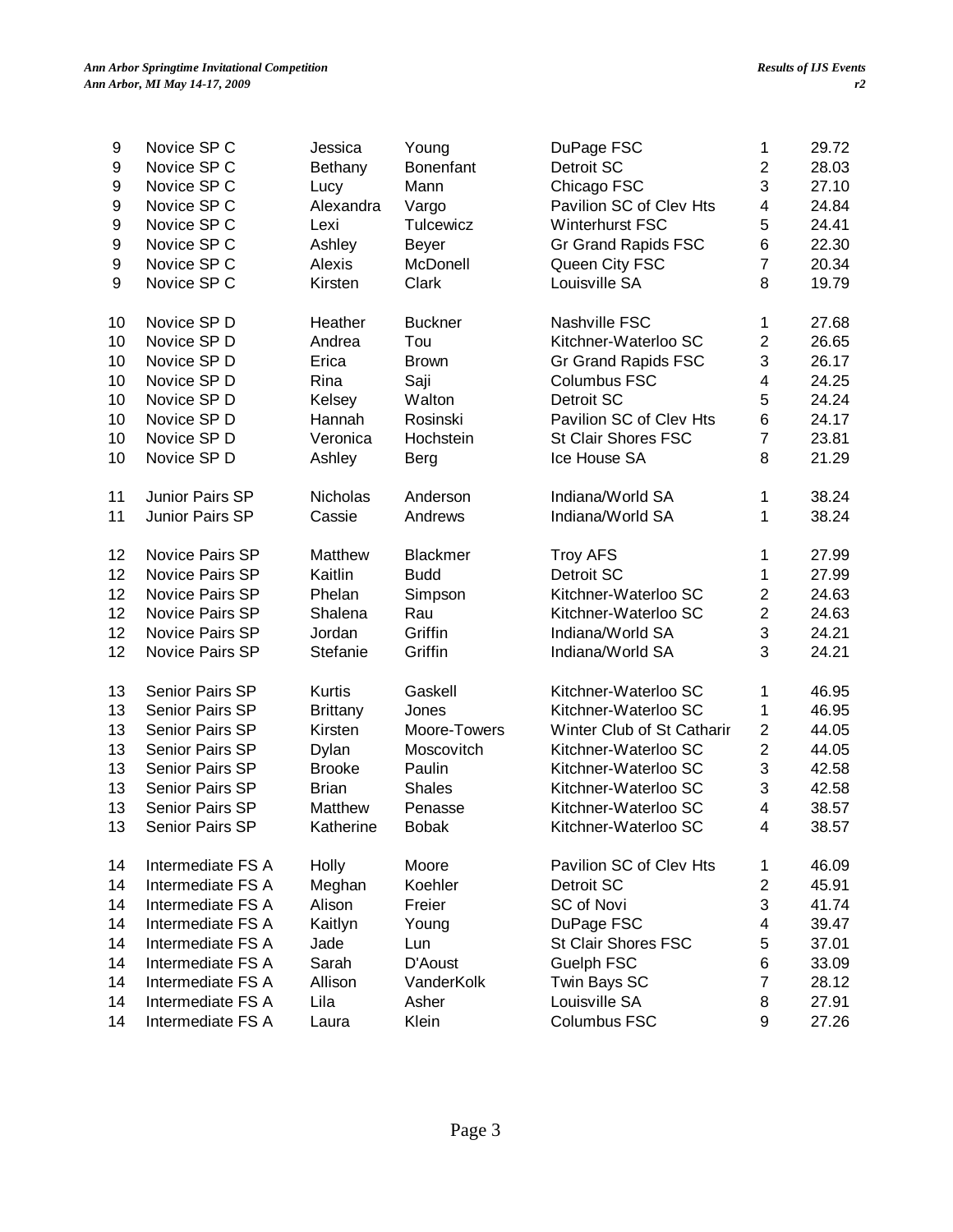| 15 | Intermediate FS B   | Lexi         | Petkovic         | Pavilion SC of Clev Hts    | $\mathbf 1$             | 51.92 |
|----|---------------------|--------------|------------------|----------------------------|-------------------------|-------|
| 15 | Intermediate FS B   | Isabella     | Dow              | DuPage FSC                 | $\overline{2}$          | 48.99 |
| 15 | Intermediate FS B   | Rachel       | Anderson         | Heritage SA                | 3                       | 40.89 |
| 15 | Intermediate FS B   | Livvy        | Shilling         | <b>Columbus FSC</b>        | 4                       | 40.65 |
| 15 | Intermediate FS B   | Jessie       | Anderson         | Pavilion SC of Clev Hts    | 5                       | 40.58 |
| 15 | Intermediate FS B   | Kimberly     | Morawski         | St Clair Shores FSC        | 6                       | 40.20 |
| 15 | Intermediate FS B   | Klabera      | Komini           | Mt Clemens FSC             | $\overline{7}$          | 37.69 |
| 15 | Intermediate FS B   | Madeline     | Franchock        | <b>Arctic FSC</b>          | 8                       | 35.90 |
| 16 | Intermediate SP Men | Timothy      | Sterbenz         | Detroit SC                 | $\mathbf 1$             | 26.31 |
| 16 | Intermediate SP Men | Ryan         | Otto             | Wisconsin FSC              | $\overline{2}$          | 25.58 |
| 16 | Intermediate SP Men | Justin       | Highgate-Brutman | <b>St Clair Shores FSC</b> | 3                       | 25.12 |
| 16 | Intermediate SP Men | Jordan       | Pordash          | Strongsville SC            | 4                       | 24.20 |
| 16 | Intermediate SP Men | <b>Brian</b> | Johnson          | Detroit SC                 | 5                       | 22.93 |
| 16 | Intermediate SP Men | Martin       | <b>Brittain</b>  | Indiana/World SA           | 6                       | 22.37 |
| 16 | Intermediate SP Men | Matthew      | <b>Blackmer</b>  | <b>Troy AFS</b>            | $\overline{7}$          | 21.77 |
| 16 | Intermediate SP Men | Daniel       | Takayama         | Detroit SC                 | 8                       | 21.42 |
| 16 | Intermediate SP Men | Joshua       | Leggett          | Detroit SC                 | $\boldsymbol{9}$        | 21.05 |
| 16 | Intermediate SP Men | Kenneth      | Anderson         | Nashville FSC              | 10                      | 20.51 |
| 16 | Intermediate SP Men | Ernie        | <b>Stevens</b>   | Louisville SA              | 11                      | 20.51 |
| 17 | Intermediate FS C   | Rachel       | Chang            | <b>Skokie Valley SC</b>    | 1                       | 56.77 |
| 17 | Intermediate FS C   | Madison      | DeLuca           | <b>Arctic FSC</b>          | $\overline{\mathbf{c}}$ | 56.62 |
| 17 | Intermediate FS C   | Jessica      | Schilkey         | <b>St Clair Shores FSC</b> | 3                       | 45.98 |
| 17 | Intermediate FS C   | Leah         | Israel           | Detroit SC                 | 4                       | 44.97 |
| 17 | Intermediate FS C   | Angelica     | Dabrowski        | Indiana/World SA           | 5                       | 42.09 |
| 17 | Intermediate FS C   | Mary         | Orr              | Kitchner-Waterloo SC       | 6                       | 36.96 |
| 17 | Intermediate FS C   | Danae        | <b>Bundy</b>     | Ann Arbor FSC              | $\overline{7}$          | 36.91 |
| 17 | Intermediate FS C   | Kayla        | Sledzinski       | Mt Clemens FSC             | 8                       | 35.61 |
| 17 | Intermediate FS C   | Sarah        | Stafford         | <b>Winterhurst FSC</b>     | 9                       | 32.73 |
| 17 | Intermediate FS C   | Holly        | Arneil           | Port Huron FSC             | 10                      | 30.93 |
| 17 | Intermediate FS C   | Elisabeth    | <b>Bell</b>      | Fort Wayne ISC             | 11                      | 17.98 |
| 18 | Intermediate FS D   | Katie        | McBeath          | Garfield Heights FSC       | 1                       | 53.51 |
| 18 | Intermediate FS D   | Kaitlin      | <b>Budd</b>      | Detroit SC                 | $\overline{2}$          | 49.55 |
| 18 | Intermediate FS D   | Jamie        | Schreffler       | Strongsville SC            | 3                       | 48.60 |
| 18 | Intermediate FS D   | Delaney      | Hoberecht        | Arctic FSC                 | 4                       | 45.63 |
| 18 | Intermediate FS D   | Caitlin      | DeLuca           | Detroit SC                 | 5                       | 44.01 |
| 18 | Intermediate FS D   | Roselyn      | Carrion          | Southport SC               | 6                       | 43.07 |
| 18 | Intermediate FS D   | Mikala       | Chesler          | Kitchner-Waterloo SC       | $\overline{7}$          | 42.30 |
| 18 | Intermediate FS D   | Lexi         | Tulcewicz        | <b>Winterhurst FSC</b>     | 8                       | 39.37 |
| 18 | Intermediate FS D   | Alexis       | McDonell         | Queen City FSC             | 9                       | 32.77 |
| 18 | Intermediate FS D   | Stefanie     | Griffin          | Indiana/World SA           | 10                      | 28.52 |
| 18 | Intermediate FS D   | Katelin      | Murdock          | Nashville FSC              | 11                      | 26.32 |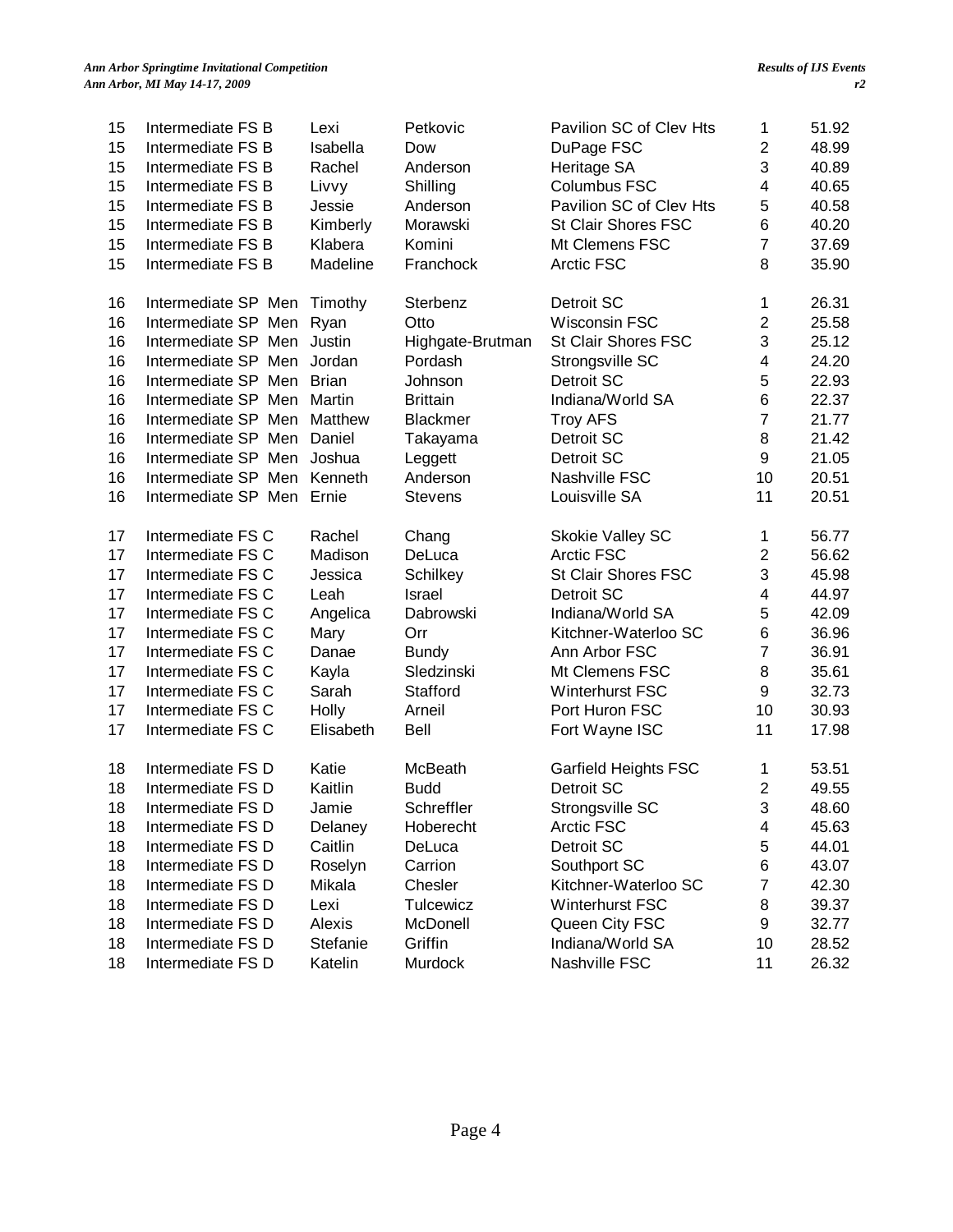| 19 | Novice SP Men     | Konstantin      | Chizhikov        | Detroit SC              | 1                       | 31.62 |
|----|-------------------|-----------------|------------------|-------------------------|-------------------------|-------|
| 19 | Novice SP Men     | Nicholas        | Anderson         | Indiana/World SA        | $\overline{2}$          | 31.12 |
| 19 | Novice SP Men     | Phelan          | Simpson          | Kitchner-Waterloo SC    | 3                       | 28.36 |
| 19 | Novice SP Men     | Jared           | Weiss            | St Clair Shores FSC     | 4                       | 27.97 |
| 19 | Novice SP Men     | Christiaan      | <b>Burner</b>    | Northern Ice SC         | 5                       | 27.07 |
| 19 | Novice SP Men     | Alex            | Fabian           | Fort Wayne ISC          | 6                       | 25.43 |
| 19 | Novice SP Men     | Anthony         | Furiano          | <b>Bowmanville FSC</b>  | $\overline{7}$          | 23.60 |
| 19 | Novice SP Men     | Jordan          | Griffin          | Indiana/World SA        | 8                       | 22.10 |
| 20 | Intermediate FS E | Amanda          | lavasile         | <b>Arctic FSC</b>       | 1                       | 47.51 |
| 20 | Intermediate FS E | Alexandra       | <b>Draybuck</b>  | Detroit SC              | $\overline{2}$          | 41.36 |
| 20 | Intermediate FS E | Caroline        | Hagan            | Lansing SC              | 3                       | 37.93 |
| 20 | Intermediate FS E | Nuria           | Carassa          | Gr Grand Rapids FSC     | 4                       | 34.46 |
| 20 | Intermediate FS E | Yuri            | Ikeyama          | Indiana/World SA        | 5                       | 32.24 |
| 20 | Intermediate FS E | Kelsey          | Lahey            | <b>Bowling Green SC</b> | 6                       | 31.65 |
| 20 | Intermediate FS E | Linde           | LaChance         | Nashville FSC           | $\overline{7}$          | 31.60 |
| 20 | Intermediate FS E | Aliyah          | Cohen            | Columbus FSC            | 8                       | 29.36 |
| 20 | Intermediate FS E | <b>Brianna</b>  | Mascia           | <b>Winterhurst FSC</b>  | 9                       | 27.40 |
| 21 | Intermediate FS F | Hannah          | Miller           | Lansing SC              | 1                       | 67.04 |
| 21 | Intermediate FS F | Katia           | Shpilband        | Arctic FSC              | $\overline{2}$          | 58.81 |
| 21 | Intermediate FS F | Kelly           | Carnahan         | Strongsville SC         | 3                       | 38.34 |
| 21 | Intermediate FS F | Katie           | Hochrein         | Detroit SC              | $\overline{\mathbf{4}}$ | 33.77 |
| 21 | Intermediate FS F | Jessica         | Nicosia          | Detroit SC              | 5                       | 33.08 |
| 21 | Intermediate FS F | Rebecca         | Pozen            | Southport SC            | 6                       | 32.57 |
| 21 | Intermediate FS F | Erin            | Lyddon           | North Suburban FSC      | $\overline{7}$          | 32.38 |
| 21 | Intermediate FS F | Katrina         | <b>Stack</b>     | SC of Novi              | 8                       | 26.30 |
| 21 | Intermediate FS F | Vanessa         | Winter           | Gr Grand Rapids FSC     | 9                       | 20.81 |
| 22 | Novice FS B       | Jessica         | Young            | DuPage FSC              | 1                       | 63.49 |
| 22 | Novice FS B       | Hannah          | Rosinski         | Pavilion SC of Clev Hts | $\overline{c}$          | 63.20 |
| 22 | Novice FS B       | Lucy            | Mann             | Chicago FSC             | 3                       | 57.18 |
| 22 | Novice FS B       | Erica           | <b>Brown</b>     | Gr Grand Rapids FSC     | $\overline{\mathbf{4}}$ | 54.14 |
| 22 | Novice FS B       | Andrea          | Tou              | Kitchner-Waterloo SC    | 5                       | 48.91 |
| 22 | Novice FS B       | Veronica        | Hochstein        | St Clair Shores FSC     | $\,6$                   | 47.93 |
| 22 | Novice FS B       | Mia             | Rollins          | Nashville FSC           | 7                       | 40.00 |
| 22 | Novice FS B       | Ashley          | <b>Berg</b>      | Ice House SA            | 8                       | 39.78 |
| 23 | Novice FS A       | Victoria        | Beebout          | Eastern Iowa FSC        | 1                       | 57.85 |
| 23 | Novice FS A       | Alexandra       | Vargo            | Pavilion SC of Clev Hts | $\overline{\mathbf{c}}$ | 56.42 |
| 23 | Novice FS A       | Ashton          | Miller           | Lansing SC              | 3                       | 54.43 |
| 23 | Novice FS A       | <b>Brittany</b> | Jones            | Kitchner-Waterloo SC    | 4                       | 53.88 |
| 23 | Novice FS A       | Lauryn          | Cummings         | Arctic FSC              | 5                       | 53.69 |
| 23 | Novice FS A       | Bethany         | <b>Bonenfant</b> | Detroit SC              | 6                       | 51.98 |
| 23 | Novice FS A       | Alexie          | Mieskoski        | Columbus FSC            | $\overline{7}$          | 49.34 |
| 23 | Novice FS A       | Ally            | VanderKlok       | Gr Grand Rapids FSC     | 8                       | 35.95 |
|    |                   |                 |                  |                         |                         |       |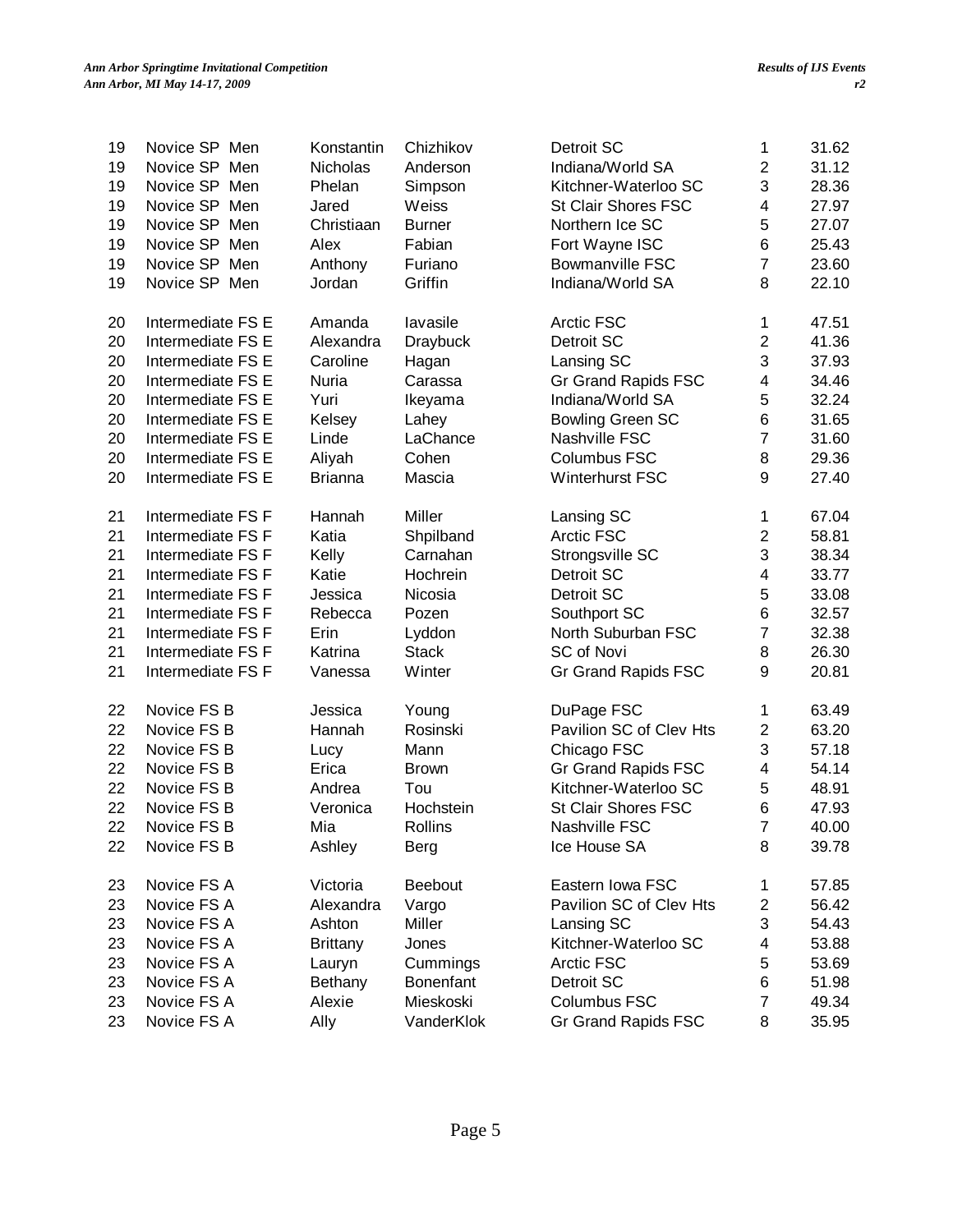| 24 | Junior SP A   | Meghan        | Erikson        | Detroit SC                 | 1                       | 38.06 |
|----|---------------|---------------|----------------|----------------------------|-------------------------|-------|
| 24 | Junior SP A   | Mara          | Gueli          | Detroit SC                 | $\overline{2}$          | 34.76 |
| 24 | Junior SP A   | Heather       | Sicoli         | Pelham FSC (Canada)        | 3                       | 34.28 |
| 24 | Junior SP A   | Audrey        | Winter         | <b>Gr Grand Rapids FSC</b> | 4                       | 34.08 |
| 24 | Junior SP A   | Lindsay       | <b>Burdan</b>  | <b>SC of Central Ohio</b>  | 5                       | 31.65 |
| 24 | Junior SP A   | Catherine     | Lepkowski      | Ice House SA               | 6                       | 30.30 |
| 24 | Junior SP A   | Krista        | Schwartz       | Fort Wayne ISC             | $\overline{7}$          | 27.77 |
| 24 | Junior SP A   | Kelly         | Kielian        | <b>Columbus FSC</b>        | 8                       | 27.39 |
| 25 | Junior SP B   | Farah         | Sheikh         | Detroit SC                 | 1                       | 39.46 |
| 25 | Junior SP B   | Madeline      | Koehler        | Detroit SC                 | $\overline{\mathbf{c}}$ | 35.35 |
| 25 | Junior SP B   | Mikenzie      | Frost          | Heritage SA                | 3                       | 34.92 |
| 25 | Junior SP B   | Elisabeth     | McDonald       | Cleveland SC               | 4                       | 34.88 |
| 25 | Junior SP B   | Alicia        | Hsu            | Nashville FSC              | 5                       | 33.23 |
| 25 | Junior SP B   | Alyssa        | Christensen    | Winter Club of St Catharir | 6                       | 31.67 |
| 25 | Junior SP B   | Kacie         | Kotnik         | <b>Lincoln Center FSC</b>  | $\overline{7}$          | 27.41 |
| 25 | Junior SP B   | Jennifer      | Forrest        | <b>Gr Grand Rapids FSC</b> | 8                       | 27.01 |
| 25 | Junior SP B   | Nicole        | Johnson        | Eastern Iowa FSC           | 9                       | 24.98 |
| 25 | Junior SP B   | Sarah         | Lawson         | <b>Columbus FSC</b>        | 10                      | 24.17 |
| 26 | Junior SP Men | Ryan          | Hartley        | Queen City FSC             | $\mathbf{1}$            | 48.26 |
| 26 | Junior SP Men | Timothy       | LeDuc          | Eastern Iowa FSC           | $\overline{c}$          | 44.46 |
| 26 | Junior SP Men | Joe           | Gorecki        | Detroit SC                 | 3                       | 33.68 |
| 26 | Junior SP Men | Zachariah     | Szabo          | Indiana/World SA           | 4                       | 33.61 |
|    |               |               |                |                            |                         |       |
| 27 | Senior SP Men | Wesley        | Campbell       | Nashville FSC              | 1                       | 53.72 |
| 27 | Senior SP Men | Matthew       | Penasse        | Kitchner-Waterloo SC       | $\overline{2}$          | 52.73 |
| 28 | Juvenile FS A | Isabella      | Dalla Valle    | Skokie Valley SC           | 1                       | 45.78 |
| 28 | Juvenile FS A | Madeleine     | Rutledge       | Detroit SC                 | $\overline{c}$          | 40.03 |
| 28 | Juvenile FS A | Kristin       | Chivers        | DuPage FSC                 | 3                       | 37.31 |
| 28 | Juvenile FS A | Maggie        | Gibson         | SC of North Carolina       | 4                       | 36.18 |
| 28 | Juvenile FS A | Heather       | Karickhoff     | <b>Mentor FSC</b>          | 5                       | 28.72 |
| 28 | Juvenile FS A | Alexandra     | Parks          | Lansing SC                 | 6                       | 27.98 |
| 28 | Juvenile FS A | Isabelle      | Daskas         | Onyx-Suburban SA           | $\overline{7}$          | 22.72 |
| 28 | Juvenile FS A | Edith         | Lui            | Individual Member          | 8                       | 22.63 |
| 28 | Juvenile FS A | Reagan        | King           | Detroit SC                 | 9                       | 20.47 |
| 28 | Juvenile FS A | Kathryn       | Lamb           | Ann Arbor FSC              | 10                      | 17.65 |
| 29 | Juvenile FS B | <b>Bradie</b> | Tennell        | Wagon Wheel FSC            | $\mathbf 1$             | 34.91 |
| 29 | Juvenile FS B | Sydney        | Flynn          | Louisville SA              | $\overline{\mathbf{c}}$ | 34.47 |
| 29 | Juvenile FS B | Megan         | Haase          | Detroit SC                 | 3                       | 33.16 |
| 29 | Juvenile FS B | Isabella      | Falsetti       | Arctic FSC                 | 4                       | 31.60 |
| 29 | Juvenile FS B | Shalena       | Rau            | Kitchner-Waterloo SC       | 5                       | 30.39 |
| 29 | Juvenile FS B | Mollie        | <b>Boswell</b> | Midland FSC                | 6                       | 29.50 |
| 29 | Juvenile FS B | Chloe         | Gates          | Twin Bays SC               | $\overline{7}$          | 26.95 |
| 29 | Juvenile FS B | Isabel        | Kalafatis      | Shaker FSC                 | 8                       | 26.02 |
| 29 | Juvenile FS B | Maureen       | Wu             | Detroit SC                 | 9                       | 24.66 |
| 29 | Juvenile FS B | Kiersten      | Overton        | Indiana/World SA           | 10                      | 21.49 |
| 29 | Juvenile FS B | Jessica       | Zink           | Queen City FSC             | 11                      | 19.93 |
| 29 | Juvenile FS B | Elise         | Wellman        | Fort Wayne ISC             | 12                      | 17.30 |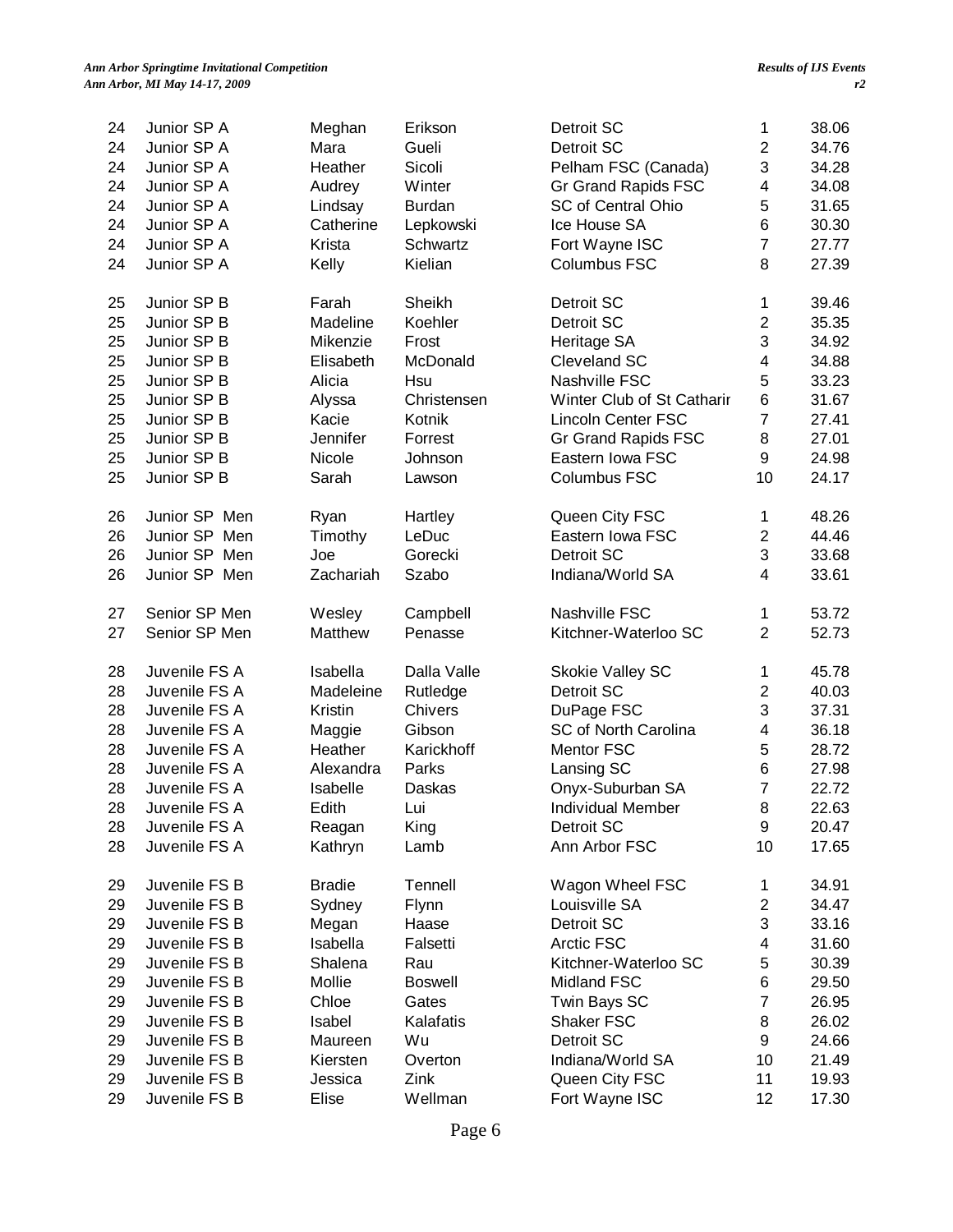| 30 | Juvenile FS C    | Maria           | Mulligan        | <b>St Clair Shores FSC</b> | 1                         | 36.82 |
|----|------------------|-----------------|-----------------|----------------------------|---------------------------|-------|
| 30 | Juvenile FS C    | Olivia          | Keils           | Arctic FSC                 | $\overline{2}$            | 35.77 |
| 30 | Juvenile FS C    | Gretta          | Gast            | Lansing SC                 | 3                         | 31.71 |
| 30 | Juvenile FS C    | Christina       | Zaitsev         | Indiana/World SA           | $\overline{\mathbf{4}}$   | 31.57 |
| 30 | Juvenile FS C    | Madison         | George          | Detroit SC                 | 5                         | 29.51 |
| 30 | Juvenile FS C    | Jennifer        | LaChance        | Nashville FSC              | $\,6$                     | 26.37 |
| 30 | Juvenile FS C    | Peyton          | Lee             | Detroit SC                 | $\overline{7}$            | 24.34 |
| 30 | Juvenile FS C    | Kimberly        | Scott           | Gr Grand Rapids FSC        | 8                         | 23.50 |
| 30 | Juvenile FS C    | Meredith        | <b>Bauer</b>    | SC of Novi                 | 9                         | 22.17 |
| 30 | Juvenile FS C    | Carson          | Dembrosky       | South Metro Shores FSC     | 10                        | 20.94 |
| 30 | Juvenile FS C    | <b>Taris</b>    | <b>Brashers</b> | Louisville SA              | 11                        | 19.70 |
| 31 | Novice FS C      | Cassie          | Andrews         | Indiana/World SA           | 1                         | 51.80 |
| 31 | Novice FS C      | Heather         | <b>Buckner</b>  | Nashville FSC              | $\overline{2}$            | 51.17 |
| 31 | Novice FS C      | Allison         | Jamison         | Gr Grand Rapids FSC        | 3                         | 50.96 |
| 31 | Novice FS C      | Katherine       | <b>Bobak</b>    | Kitchner-Waterloo SC       | $\overline{\mathbf{4}}$   | 50.47 |
| 31 | Novice FS C      | Nicole          | Erd             | Heritage SA                | 5                         | 42.92 |
| 31 | Novice FS C      | Kelsey          | Walton          | Detroit SC                 | 6                         | 41.58 |
| 31 | Novice FS C      | Rina            | Saji            | <b>Columbus FSC</b>        | $\overline{7}$            | 40.43 |
| 31 | Novice FS C      | Emily           | Montreuil       | <b>St Clair Shores FSC</b> | 8                         | 30.47 |
| 32 | Novice FS D      | Hannah          | Kimberly        | Shaker FSC                 | 1                         | 54.96 |
| 32 | Novice FS D      | Jaylyn          | Kelly           | Lansing SC                 | $\boldsymbol{2}$          | 51.27 |
| 32 | Novice FS D      | Erika           | Krol            | Onyx-Suburban SA           | $\ensuremath{\mathsf{3}}$ | 48.19 |
| 32 | Novice FS D      | Jennifer        | Sterbenz        | Detroit SC                 | $\overline{\mathbf{4}}$   | 47.54 |
| 32 | Novice FS D      | Kirsten         | Clark           | Louisville SA              | 5                         | 45.67 |
| 32 | Novice FS D      | Marissa         | DelMatto        | <b>Columbus FSC</b>        | 6                         | 40.20 |
| 32 | Novice FS D      | Ashley          | <b>Beyer</b>    | Gr Grand Rapids FSC        | $\overline{7}$            | 35.67 |
| 33 | Juvenile FS Boys | Jonathan        | <b>Butler</b>   | <b>Columbus FSC</b>        | 1                         | 31.14 |
| 33 | Juvenile FS Boys | Ivan            | Mokhov          | Lansing SC                 | $\overline{2}$            | 27.67 |
| 33 | Juvenile FS Boys | Alexander       | <b>DiCola</b>   | Mentor FSC                 | $\ensuremath{\mathsf{3}}$ | 27.64 |
| 33 | Juvenile FS Boys | Eric            | Hartley         | Queen City FSC             | $\overline{\mathbf{4}}$   | 22.15 |
| 34 | Senior SP        | Kirsten         | Moore-Towers    | Winter Club of St Catharir | 1                         | 42.12 |
| 34 | Senior SP        | Chelsea         | Morrow          | Gr Grand Rapids FSC        | 2                         | 40.52 |
| 34 | Senior SP        | Erin            | Scherrer        | Kitchner-Waterloo SC       | 3                         | 37.98 |
| 34 | Senior SP        | Lauren          | Ko              | Detroit SC                 | 4                         | 37.76 |
| 34 | Senior SP        | <b>Brittany</b> | Fullgrapp       | St Clair Shores FSC        | 5                         | 35.12 |
| 34 | Senior SP        | Anna            | Cobb            | Ice House SA               | 6                         | 33.32 |
| 34 | Senior SP        | Regan           | Alsup           | Detroit SC                 | 7                         | 32.14 |
| 34 | Senior SP        | Greta           | Riebe           | <b>Shaker FSC</b>          | 8                         | 30.04 |
| 34 | Senior SP        | Jessica         | LaPhilliph      | <b>Individual Member</b>   | 9                         | 29.52 |
| 34 | Senior SP        | Amanda          | Waldron         | Arctic FSC                 | 10                        | 28.44 |
| 34 | Senior SP        | Kacey           | Gentile         | Brooklyn FSC of Ohio       | 11                        | 26.90 |
| 34 | Senior SP        | Cyara           | Hotopp          | Detroit SC                 | 12                        | 25.02 |
| 34 | Senior SP        | Marissa         | Diaz            | Winterhurst FSC            | 13                        | 19.66 |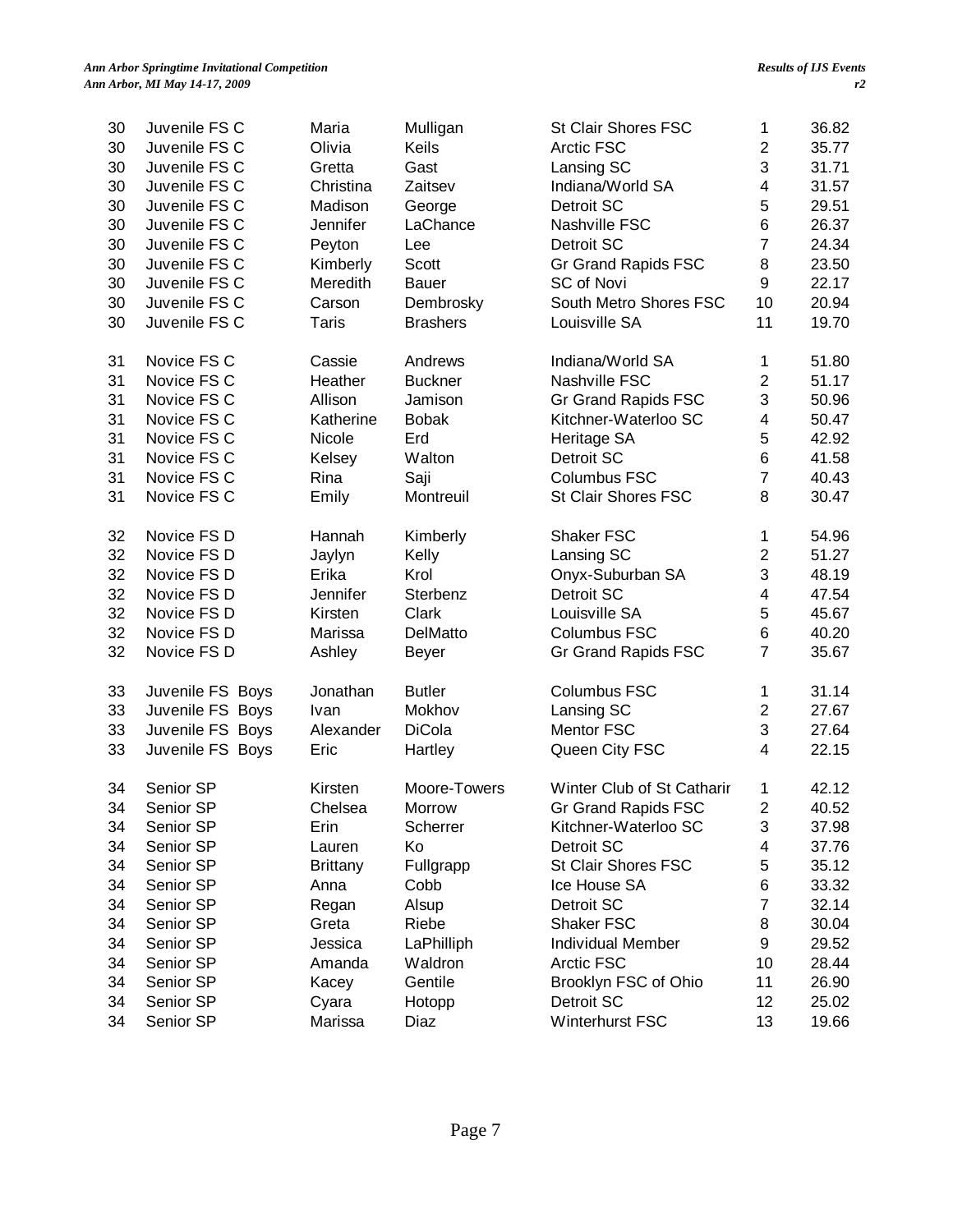### *Ann Arbor Springtime Invitational Competition Ann Arbor, MI May 14-17, 2009*

| 35<br>35<br>35<br>35 | Intermediate Pairs FS Mary<br>Intermediate Pairs FS<br>Intermediate Pairs FS<br>Intermediate Pairs FS | Anthony<br>Maggie<br>David | Orr<br>Furiano<br>Gibson<br><b>Botero</b> | Kitchner-Waterloo SC<br><b>Bowmanville FSC</b><br>SC of North Carolina<br>SC of North Carolina | 1<br>1<br>$\overline{c}$<br>$\overline{2}$ | 44.73<br>44.73<br>38.05<br>38.05 |
|----------------------|-------------------------------------------------------------------------------------------------------|----------------------------|-------------------------------------------|------------------------------------------------------------------------------------------------|--------------------------------------------|----------------------------------|
| 36                   | Juvenile Pairs FS                                                                                     | Kenneth                    | Anderson                                  | Nashville FSC                                                                                  | 1                                          | 24.37                            |
| 36                   | Juvenile Pairs FS                                                                                     | Linde                      | LaChance                                  | Nashville FSC                                                                                  | 1                                          | 24.37                            |
| 36                   | Juvenile Pairs FS                                                                                     | Justin                     | Highgate-Brutman                          | St Clair Shores FSC                                                                            | $\overline{c}$                             | 23.53                            |
| 36                   | Juvenile Pairs FS                                                                                     | Maria                      | Mulligan                                  | St Clair Shores FSC                                                                            | $\overline{2}$                             | 23.53                            |
| 37                   | Junior FS A                                                                                           | Meghan                     | Erikson                                   | Detroit SC                                                                                     | 1                                          | 70.73                            |
| 37                   | Junior FS A                                                                                           | Farah                      | Sheikh                                    | Detroit SC                                                                                     | $\overline{2}$                             | 60.43                            |
| 37                   | Junior FS A                                                                                           | Elisabeth                  | McDonald                                  | Cleveland SC                                                                                   | 3                                          | 59.93                            |
| 37                   | Junior FS A                                                                                           | Mikenzie                   | Frost                                     | Heritage SA                                                                                    | 4                                          | 52.38                            |
| 37                   | Junior FS A                                                                                           | Kacie                      | Kotnik                                    | <b>Lincoln Center FSC</b>                                                                      | 5                                          | 51.09                            |
| 37                   | Junior FS A                                                                                           | Kelly                      | Kielian                                   | Columbus FSC                                                                                   | 6                                          | 46.63                            |
| 37                   | Junior FS A                                                                                           | Krista                     | Schwartz                                  | Fort Wayne ISC                                                                                 | $\overline{7}$                             | 44.12                            |
| 37                   | Junior FS A                                                                                           | Jennifer                   | Forrest                                   | <b>Gr Grand Rapids FSC</b>                                                                     | 8                                          | 44.03                            |
| 37                   | Junior FS A                                                                                           | Alicia                     | Hsu                                       | Nashville FSC                                                                                  | 9                                          | 40.35                            |
| 38                   | Intermediate FS Men                                                                                   | Ryan                       | Otto                                      | Wisconsin FSC                                                                                  | 1                                          | 53.94                            |
| 38                   | Intermediate FS Men                                                                                   | Jordan                     | Pordash                                   | Strongsville SC                                                                                | $\overline{c}$                             | 51.20                            |
| 38                   | Intermediate FS Men                                                                                   | Timothy                    | Sterbenz                                  | Detroit SC                                                                                     | 3                                          | 49.36                            |
| 38                   | Intermediate FS Men                                                                                   | Ernie                      | <b>Stevens</b>                            | Louisville SA                                                                                  | 4                                          | 45.47                            |
| 38                   | Intermediate FS Men                                                                                   | Daniel                     | Takayama                                  | Detroit SC                                                                                     | 5                                          | 40.88                            |
| 38                   | Intermediate FS Men                                                                                   | Justin                     | Highgate-Brutman                          | St Clair Shores FSC                                                                            | 6                                          | 38.47                            |
| 38                   | Intermediate FS Men                                                                                   | <b>Brian</b>               | Johnson                                   | Detroit SC                                                                                     | $\overline{7}$                             | 35.80                            |
| 38                   | Intermediate FS Men                                                                                   | Kenneth                    | Anderson                                  | Nashville FSC                                                                                  | 8                                          | 34.98                            |
| 38                   | Intermediate FS Men                                                                                   | Joshua                     | Leggett                                   | Detroit SC                                                                                     | 9                                          | 30.37                            |
| 38                   | Intermediate FS Men                                                                                   | Martin                     | <b>Brittain</b>                           | Indiana/World SA                                                                               | 10                                         | 29.50                            |
| 38                   | Intermediate FS Men                                                                                   | Michael                    | Young                                     | Skaters Edge of W Mich                                                                         | 11                                         | 28.96                            |
| 39                   | Novice FS Men                                                                                         | Nicholas                   | Anderson                                  | Indiana/World SA                                                                               | 1                                          | 68.32                            |
| 39                   | Novice FS Men                                                                                         | Konstantin                 | Chizhikov                                 | Detroit SC                                                                                     | $\overline{2}$                             | 67.26                            |
| 39                   | Novice FS Men                                                                                         | Christiaan                 | Burner                                    | Northern Ice SC                                                                                | 3                                          | 56.67                            |
| 39                   | Novice FS Men                                                                                         | Jared                      | Weiss                                     | St Clair Shores FSC                                                                            | 4                                          | 55.22                            |
| 39                   | Novice FS Men                                                                                         | Phelan                     | Simpson                                   | Kitchner-Waterloo SC                                                                           | 5                                          | 54.38                            |
| 39                   | Novice FS Men                                                                                         | Alex                       | Fabian                                    | Fort Wayne ISC                                                                                 | 6                                          | 51.68                            |
| 39                   | Novice FS Men                                                                                         | Jordan                     | Griffin                                   | Indiana/World SA                                                                               | $\overline{7}$                             | 51.53                            |
| 40                   | Junior FS B                                                                                           | Madeline                   | Koehler                                   | Detroit SC                                                                                     | 1                                          | 66.42                            |
| 40                   | Junior FS B                                                                                           | Audrey                     | Winter                                    | Gr Grand Rapids FSC                                                                            | $\overline{c}$                             | 62.76                            |
| 40                   | Junior FS B                                                                                           | Catherine                  | Lepkowski                                 | Ice House SA                                                                                   | 3                                          | 58.55                            |
| 40                   | Junior FS B                                                                                           | Heather                    | Sicoli                                    | Pelham FSC (Canada)                                                                            | 4                                          | 57.85                            |
| 40                   | Junior FS B                                                                                           | Nicole                     | Johnson                                   | Eastern Iowa FSC                                                                               | 5                                          | 52.26                            |
| 40                   | Junior FS B                                                                                           | Alyssa                     | Christensen                               | Winter Club of St Catharir                                                                     | 6                                          | 50.84                            |
| 40                   | Junior FS B                                                                                           | Anna                       | Stone                                     | Fort Wayne ISC                                                                                 | 7                                          | 49.48                            |
| 40                   | Junior FS B                                                                                           | Lindsay                    | <b>Burdan</b>                             | SC of Central Ohio                                                                             | 8                                          | 44.39                            |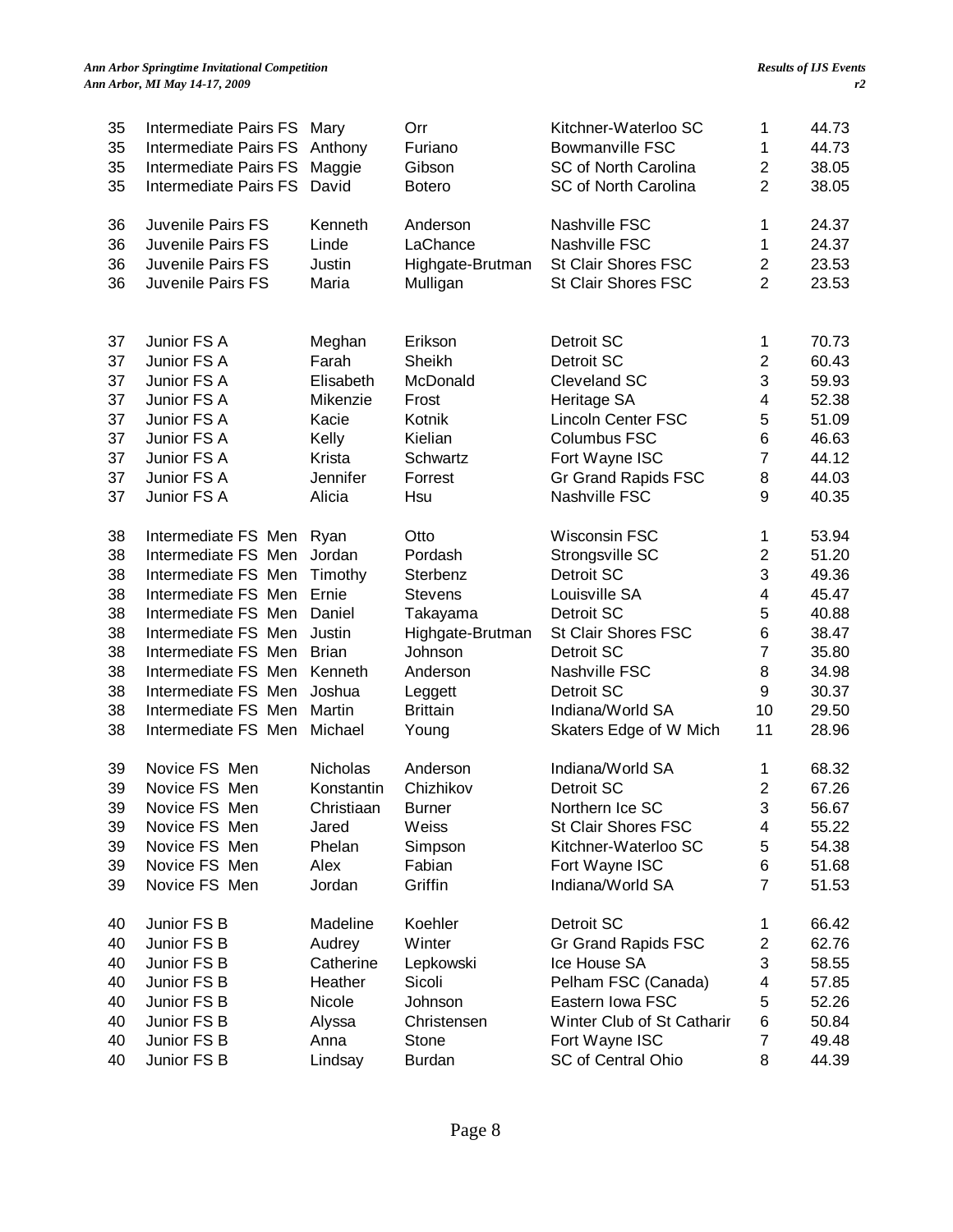| 41 | Junior FS Men                     | Ryan           | Hartley         | Queen City FSC              | 1                         | 97.19  |
|----|-----------------------------------|----------------|-----------------|-----------------------------|---------------------------|--------|
| 41 | Junior FS Men                     | Timothy        | LeDuc           | Eastern Iowa FSC            | $\overline{2}$            | 79.67  |
| 41 | Junior FS Men                     | Evan           | Gammon          | <b>Skate Lakeshore</b>      | 3                         | 77.03  |
| 41 | Junior FS Men                     | Zachariah      | Szabo           | Indiana/World SA            | 4                         | 72.00  |
|    |                                   |                |                 |                             |                           |        |
| 45 | Senior FS                         | Chelsea        | Morrow          | Gr Grand Rapids FSC         | 1                         | 73.27  |
| 45 | Senior FS                         | Erin           | Scherrer        | Kitchner-Waterloo SC        | $\overline{2}$            | 72.07  |
| 45 | Senior FS                         | Regan          | Alsup           | Detroit SC                  | 3                         | 63.95  |
| 45 | Senior FS                         | Lauren         | Ko              | Detroit SC                  | $\overline{\mathbf{4}}$   | 63.41  |
| 45 | Senior FS                         | <b>Theresa</b> | LoRusso         | Arctic FSC                  | 5                         | 62.98  |
| 45 | Senior FS                         | Anna           | Cobb            | Ice House SA                | $6\phantom{1}6$           | 57.03  |
| 45 | Senior FS                         | Greta          | Riebe           | <b>Shaker FSC</b>           | $\overline{7}$            | 54.80  |
| 45 | Senior FS                         | Amanda         | Waldron         | <b>Arctic FSC</b>           | 8                         | 53.95  |
| 45 | Senior FS                         | Jessica        | LaPhilliph      | <b>Individual Member</b>    | 9                         | 46.42  |
| 45 | Senior FS                         | Marissa        | Diaz            | Winterhurst FSC             | 10                        | 33.42  |
|    |                                   |                |                 |                             |                           |        |
| 42 | Senior Men FS                     | Wesley         | Campbell        | Nashville FSC               | 1                         | 110.97 |
| 43 | Intermediate Final Roul Hannah    |                | Miller          | Lansing SC                  | 1                         | 63.50  |
| 43 | Intermediate Final Roul Katia     |                | Shpilband       | <b>Arctic FSC</b>           | $\overline{c}$            | 60.54  |
| 43 | Intermediate Final Roul Rachel    |                | Chang           | Skokie Valley SC            | $\ensuremath{\mathsf{3}}$ | 53.61  |
| 43 | Intermediate Final Roul Katie     |                | McBeath         | <b>Garfield Heights FSC</b> | $\overline{\mathbf{4}}$   | 52.55  |
| 43 | Intermediate Final Roul Madison   |                | DeLuca          | <b>Arctic FSC</b>           | 5                         | 50.12  |
| 43 | Intermediate Final Roul Lexi      |                | Petkovic        | Pavilion SC of Clev Hts     | 6                         | 50.09  |
| 43 | Intermediate Final Roul Kaitlin   |                | <b>Budd</b>     | Detroit SC                  | $\overline{7}$            | 49.77  |
| 43 | Intermediate Final Roullsabella   |                | Dow             | DuPage FSC                  | 8                         | 48.66  |
| 43 | Intermediate Final Roul Amanda    |                | lavasile        | <b>Arctic FSC</b>           | 9                         | 46.78  |
| 43 | Intermediate Final Roul Meghan    |                | Koehler         | Detroit SC                  | 10                        | 46.07  |
| 43 | Intermediate Final Roul Holly     |                | Moore           | Pavilion SC of Clev Hts     | 11                        | 44.52  |
| 43 | Intermediate Final Roul Alexandra |                | <b>Draybuck</b> | Detroit SC                  | 12                        | 38.66  |
|    |                                   |                |                 |                             |                           |        |
| 44 | Novice Final Round                | Hannah         | Kimberly        | <b>Shaker FSC</b>           | 1                         | 55.86  |
| 44 | Novice Final Round                | Alexandra      | Vargo           | Pavilion SC of Clev Hts     | $\overline{2}$            | 54.22  |
| 44 | Novice Final Round                | Jaylyn         | Kelly           | Lansing SC                  | 3                         | 52.55  |
| 44 | Novice Final Round                | Lucy           | Mann            | Chicago FSC                 | 4                         | 50.92  |
| 44 | Novice Final Round                | Jessica        | Young           | DuPage FSC                  | 5                         | 50.37  |
| 44 | Novice Final Round                | Cassie         | Andrews         | Indiana/World SA            | 6                         | 49.96  |
| 44 | Novice Final Round                | Victoria       | Beebout         | Eastern Iowa FSC            | $\overline{7}$            | 48.38  |
| 44 | Novice Final Round                | Heather        | <b>Buckner</b>  | Nashville FSC               | 8                         | 43.52  |
| 44 | Novice Final Round                | Erica          | <b>Brown</b>    | Gr Grand Rapids FSC         | 9                         | 43.33  |
| 44 | Novice Final Round                | Hannah         | Rosinski        | Pavilion SC of Clev Hts     | 10                        | 43.10  |
|    |                                   |                |                 |                             |                           |        |
| 46 | Junior Final Round                | Meghan         | Erickson        | Detroit SC                  | 1                         | 62.76  |
| 46 | <b>Junior Final Round</b>         | Madeline       | Koehler         | Detroit SC                  | $\boldsymbol{2}$          | 61.83  |
| 46 | Junior Final Round                | Catherine      | Lepkowski       | Ice House SA                | 3                         | 59.43  |
| 46 | Junior Final Round                | Elisabeth      | McDonald        | Cleveland SC                | 4                         | 59.18  |
| 46 | Junior Final Round                | Farah          | Sheikh          | Detroit SC                  | 5                         | 58.13  |
| 46 | Junior Final Round                | Audrey         | Winter          | Gr Grand Rapids FSC         | 6                         | 49.75  |